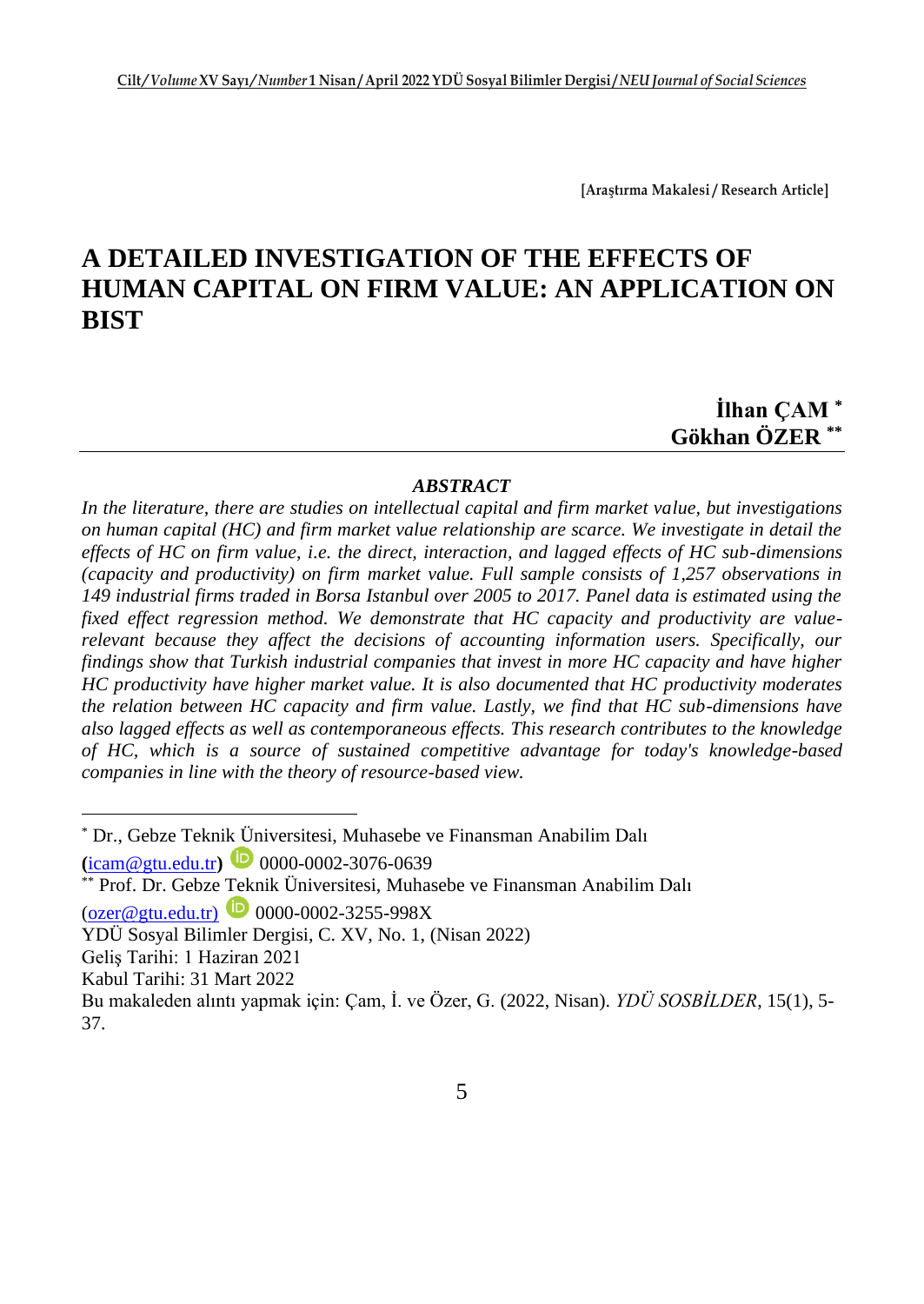**Keywords:** *Human Capital, Ohlson Model, Firm Value, Interaction Effect, Turkish Stock Market*

#### *ÖZ*

#### *İNSAN SERMAYESİNİN FİRMA DEĞERİ ÜZERİNDEKİ ETKİLERİNİN DETAYLI BİR İNCELEMESİ: BIST ÜZERİNE BİR UYGULAMA*

*Literatürde entelektüel sermaye ve firma piyasa değeri ile ilgili çalışmalar bulunmakta olmasına rağmen insan sermayesi (HC) - firma piyasa değeri ilişkisine yönelik araştırmalar azdır. Bu çalışma, HC alt boyutlarının (kapasite ve verimlilik) firma piyasa değeri üzerindeki direkt, etkileşimli ve gecikmeli etkilerini analiz etmektedir. Örneklem, 2005-2017 yılları arasında Borsa İstanbul'da işlem gören 149 sanayi firmasına ait 1.257 gözlemden oluşmaktadır. Çalışma, panel veri seti, sabit etkiler regresyon yöntemi kullanılarak analiz edilmiştir. Çalışmada muhasebe bilgisi kullanıcılarının kararlarını etkilediği için HC kapasitesinin ve verimliliğinin firma değeriyle ilgili olduğu bulgusuna ulaşılmıştır. Özellikle, daha fazla HC kapasitesine yatırım yapan ve daha yüksek HC verimliliğine sahip olan firmaların daha yüksek piyasa değerine sahip olduğu görülmüştür. Ayrıca, insan sermayesi verimliliğinin, insan sermayesi kapasitesi ile firma değeri arasındaki ilişkide ılımlaştırıcı etkiye sahip olduğu bulgusu da ortaya koyulmuştur. Son olarak, HC alt boyutlarının eşzamanlı etkilerinin yanı sıra gecikmeli etkilerinin de olduğunu ortaya koyulmuştur. Bu araştırma, günümüzün bilgi yoğun işletmeleri için kaynak temelli yaklaşım teorisi doğrultusunda sürekli bir rekabet avantajı kaynağı olarak görülen insan sermayesinin anlaşılmasına katkıda bulunmaktadır.*

**Anahtar Kelimeler:** *İnsan Sermayesi, Ohlson Modeli, Firma Değeri, Etkileşim Etkisi, Borsa İstanbul*

#### **1. Giriş**

Resource-based view theory highlights the links between the firm's internal resources, strategy, and performance (Barney, 1991). According to this theory, in order for a resource to be regarded as a source of sustained competitive advantage, the resource must contribute to company value: it must be inimitable, it must be rare, and there must be no adequate substitutes for it. Human resources are thought to fulfill all these characteristics (Wright, McMahan and McWilliams, 1994). Moreover, within the new economic landscape, it can also be claimed that human resources have a higher potential than tangible resources to gain a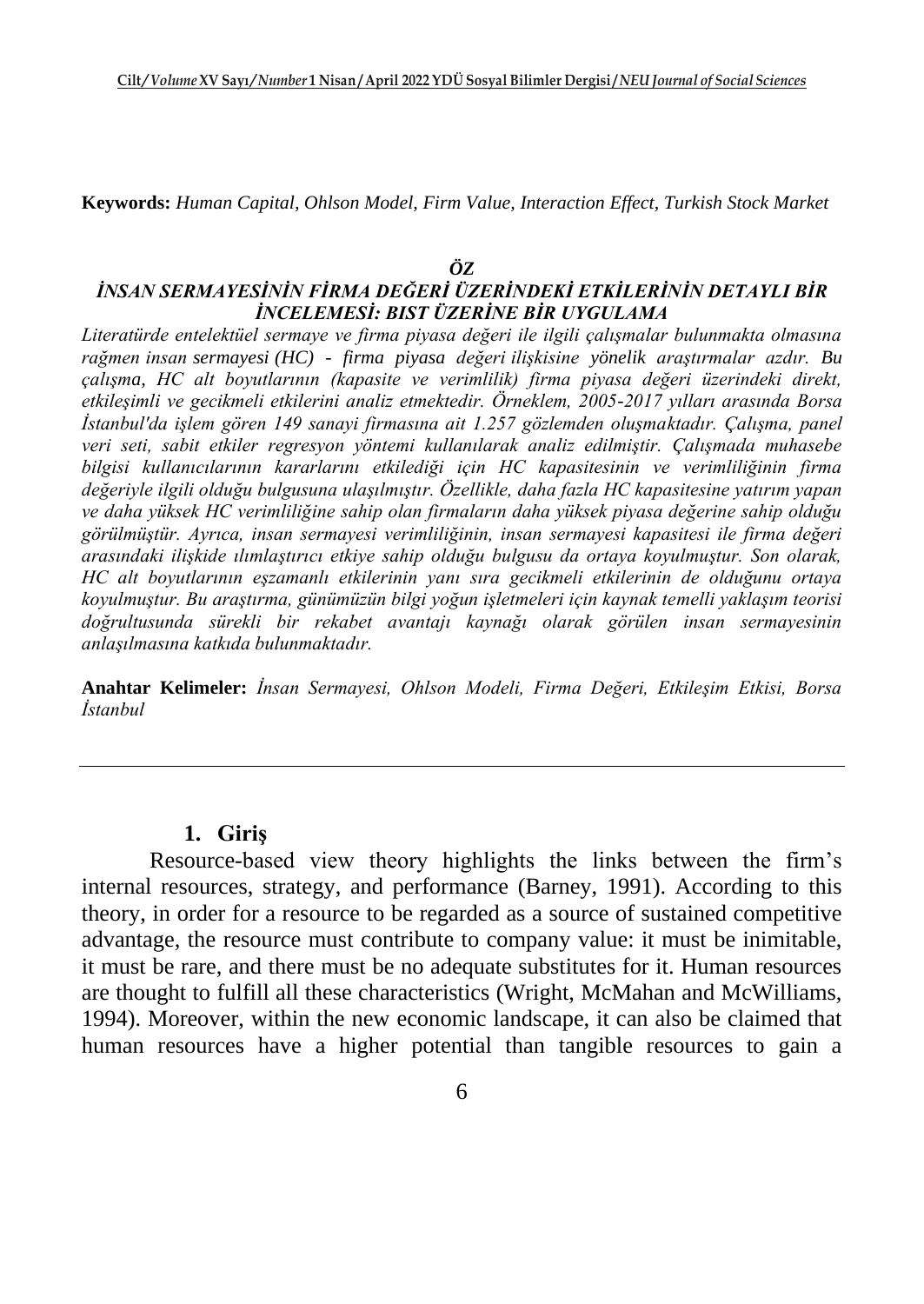competitive advantage (Hitt, Biermant, Shimizu and Kochhar, 2001). Hurwitz, Lines, Montgomery and Schmidt (2002) similarly agree that investments in human capital (HC) rather than in tangibles are necessary to realize more value. Moreover, it is also asserted that many capital market players are ready to put much higher value on corporations that improve their HC (Lim, Chan and Dallimore, 2010).

As today's complex knowledge-based companies are becoming more and more dependent on intangible resources, considering these factors in firm valuation models will be a more accurate approach in determining the intrinsic value of firms. In this regard, many scholars in the literature highlighted the importance of HC for firm valuation (e.g. Samudhram, Stewart, Wickramanayake and Sinnakkannu, 2014; Gavious and Russ, 2009; Liu, Tseng and Yen, 2009; Lajili and Zeghal, 2006; Hurwitz et al., 2002). Moreover, there are studies and recommendations that draw attention to the interaction between HC subdimensions and emphasize the time-lag nature of HC. For example, Samudhram et al. (2014) consider that HC input and output indicators can simultaneously serve as a better proxy for HC quality in firm valuation. Joia (2000) and Tseng and Goo (2005) point out that there is a time-lag feature of HC. Hence, HC was studied extensively to incorporate it into firm valuation and performance assessment models (see for recent paper, Daloğlu, 2020; İşseveroğlu and Ercan, 2019; Kuzey et al., 2021; Lajili et al., 2020; Rahman and Akhter, 2021; Samad, 2020; Shamsuzzoha and Tanaka, 2021; Sisodia et al., 2021; Tran and Vo, 2020; Tunçer and Atan, 2020; Yılmaz and Özer, 2019). However, none of them have jointly analyzed the direct, interaction, and lagged effects of HC sub-dimensions on firm value.

Motivated by the recommendations made by scholars, this study aims to examine whether direct, interaction, and lagged effects of HC input (named HC capacity) and HC output (named HC productivity) are necessary factors to be considered in firm valuations. The existing literature has not yet explored these links in detail, neither theoretically nor empirically. This study attempts to fill these research gaps.

To achieve this purpose, Ohlson (1995) and Feltham and Ohlson (1995) valuation model (OM) is used as a base model. This is because OM provides a direct connection between a firm's market value and its fundamental accounting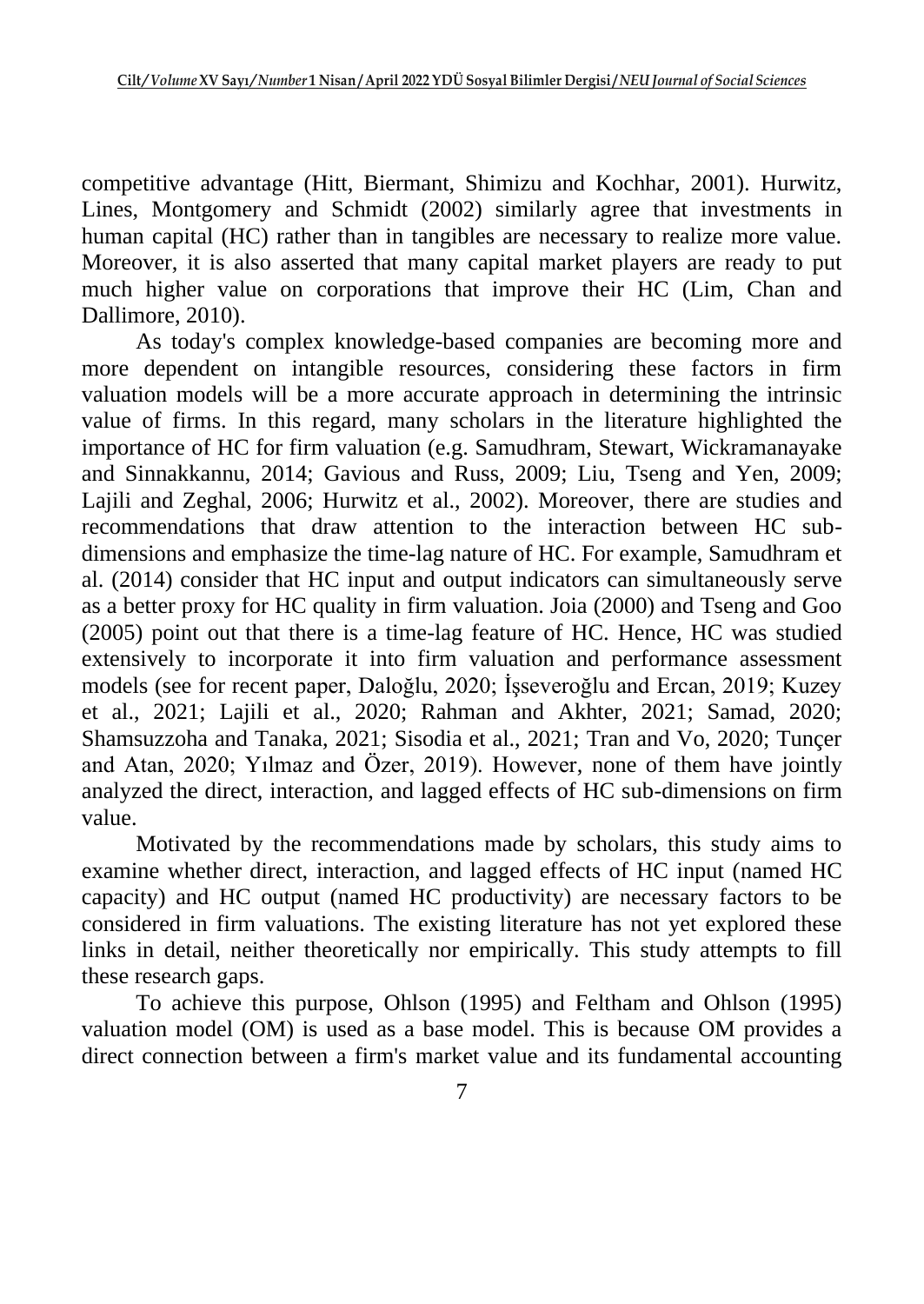numbers (Eloff and de Villiers, 2015). Then OM is extended by hypothesizing the use of HC sub-dimensions, which are proxied by financial variables in exchange for "other information," one of the OM factor mostly left ignored in previous studies due to the difficulties in measurement (Al-Hares, AbuGhazaleh and Haddad, 2011).

In this study, publicly traded Turkish manufacturing companies were selected as a research sample. Turkey's economy expanded rapidly, especially after the millennium. According to a World Bank report<sup>††</sup>, it exhibited rapid increases in human capital and total factor productivity growth among the main drivers of this growth together with strong macroeconomic management, supportive global liquidity conditions, and structural reforms in the post-2000 period. Moreover, during this period, the highest contribution to overall productivity growth came from the manufacturing and financial sectors (Atiyas and Bakis, 2015).

The findings show that the direct effects of the HC capacity and productivity significantly affect firm's market value. Therefore, they may be regarded as value-relevant to market players because of their significant effect on the firms' market values. HC productivity moderates the relation between HC capacity and firm market value, where higher levels of HC productivity led to a greater effect of HC capacity on the market value. Lastly, firms' market values are affected by the lagged HC capacity and productivity. These findings conform with the resource-based theory, the dynamic structure of human resources and the suggestions of previous studies. Since Turkey shares many fundamentals with other emerging markets, the findings of this study can be generalized to other emerging countries.

The article is organized as follows: Section 2 provides a review of the conceptual framework of the study and research hypotheses. Section 3 discusses the sample, data, and research methodology. Section 4 conducts empirical analyses. Finally, section 5 concludes the paper.

<sup>††</sup> World Bank (2016)'s full report is accessible here:

http://documents.worldbank.org/curated/en/359731468184482131/pdf/103073-BRI-Box394849B-Focus-Note-ENG-Jan2016-PUBLIC.pdf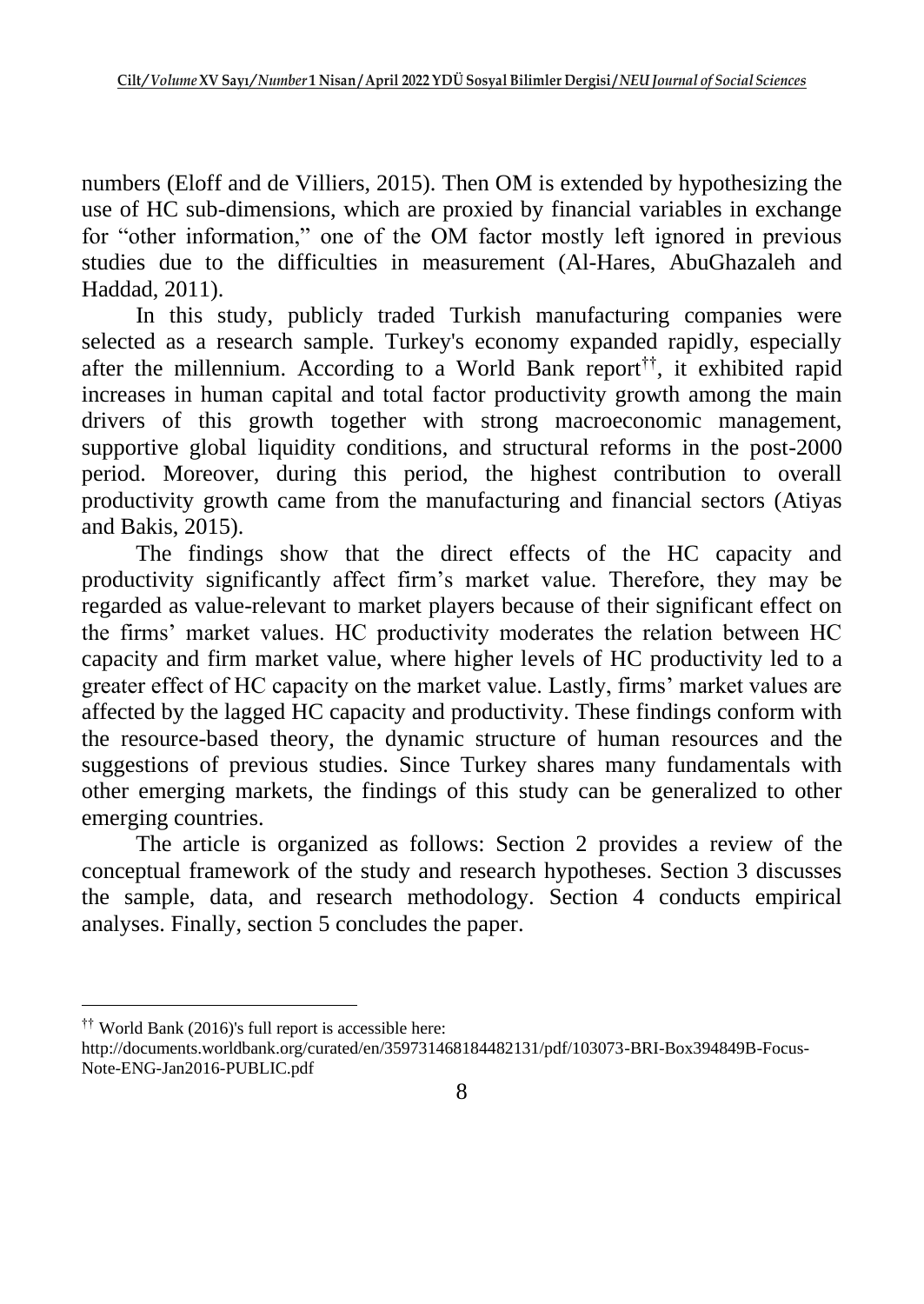### **2. Previous Studies and Theoretical Framework**

Firms have four different resources which are used to create value. These are financial, physical, organizational, and human capital resources. The varied characteristics of these resources contribute to the achievement of sustained competitive advantages. Barney (1991:105) argues that "*to have the potential of sustained competitive advantages, a firm resource must have four attributes: (a) it must be valuable, in the sense that it exploit opportunities and/or neutralizes threats in a firm's environment, (b) it must be rare among a firm's current and potential competition, (c) it must be imperfectly imitable, and (d) there cannot be strategically equivalent substitutes for this resource that are valuable but neither rare or imperfectly imitable*". Wright et al. (1994) states that human capital resources fulfill all these characteristics. Thus, according to the resource-based theory, which highlights the links between the firm's internal resources, strategy and performance, human capital resources can be considered as a source of sustained competitive advantage. More specifically, both theoretical and empirical studies conclude that human capital resources: ensure *value* to firms; high-quality human resources stemming from cognitive abilities are *rare*; the unique history of firms, causal ambiguity between firms' resources and competitive advantage, and social complexity lead to human capital resources being *inimitable*; and continuously training individuals with high levels of cognitive abilities on cuttingedge technological know-how ensure human capital resources are *nonsubstitutable* (Wright et al., 1994).

Within the new economic landscape, human resource management and investments in human capital are necessary to realize more value (Hitt et al., 2001; Hurwitz et al., 2002). Human capital theory emphasizes that investments in people and human development systems provide economic benefits to individuals, firms, and societies (Lepak and Snell, 1999; Sweetland, 1996). Firms with the best human resource management systems, i.e. selection, appraisal, training, reward and compensation systems that identify, attract, and retain high quality employees will have a higher sustained competitive advantage over than those that do not (Barney and Wright, 1998; Wright et al., 1994). De Saá-Pérez and García-Falcón (2002) investigate the effect of human resource management on the firm's performance from the resource-based view. They report that human resource decisions affect the firms' performances and the development of organizational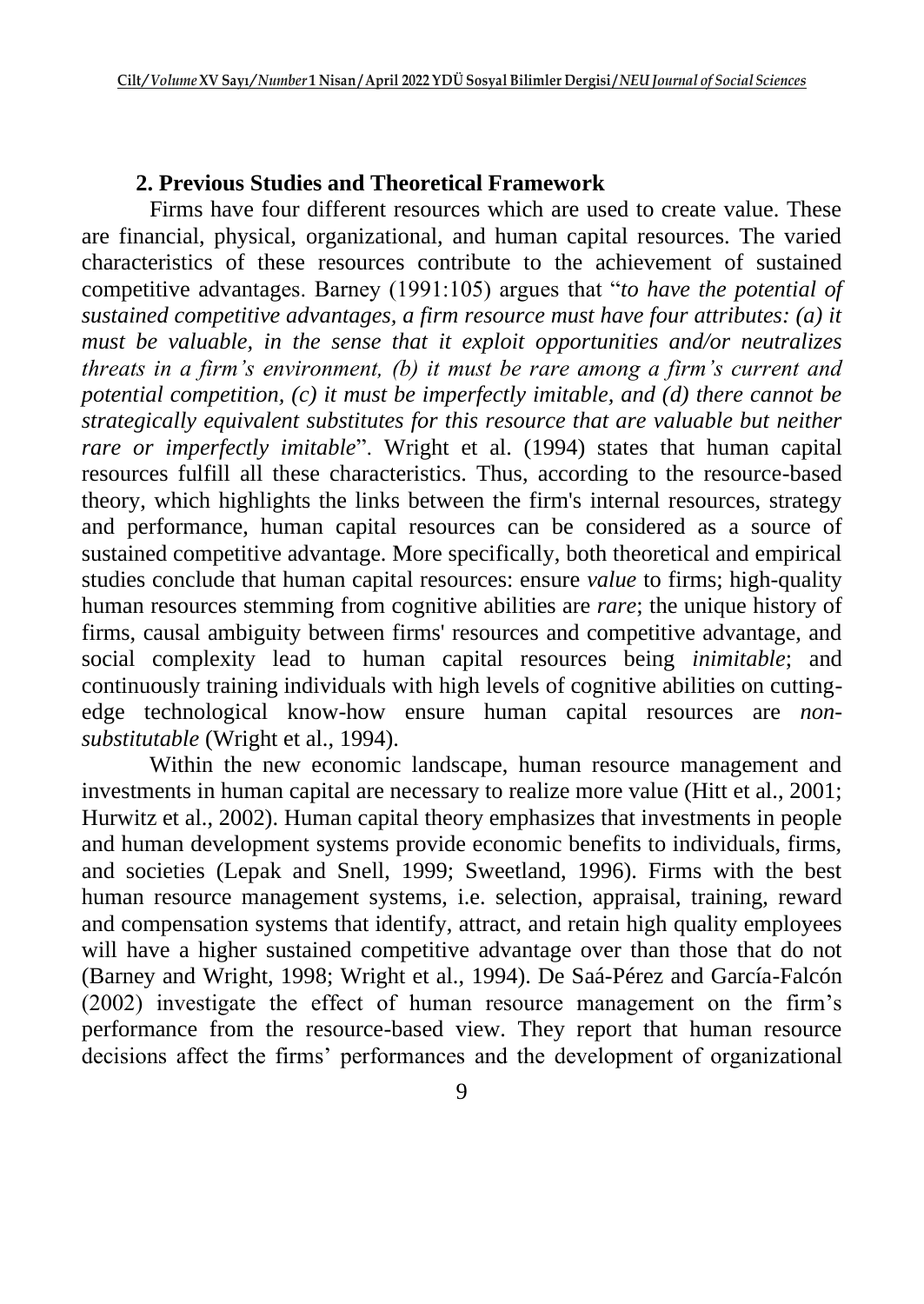capabilities, implying that a properly developed human resource systems that create and preserve the human capital can lead to a sustainable competitive advantage. Similarly, Jamal and Saif (2011) show that human capital management has a positive effect on organizational performance, implying that investment in human capital increases the probabilities of competitive advantage of firms. In a meta-analysis on human capital and firm performance studies, Crook et al. (2011) report that human capital is strongly related to firm performance.

In the literature on human capital, studies have conducted firm-level analysis to understand the human capital and firm value/performance relationship. Some recent studies can be listed as follows: Kuzey et al. (2021) examines the impact of human capital investment on firm financial performance in an international context noting a significant positive association with ROA. In a similar manner, Rahman and Akhter (2021) examine the aspects of investment in human capital on bank performance. The data gathered via questionnaire, shows that investment in human capital is positively associated with bank performance. Shamsuzzoha and Tanaka (2021) investigate the role of top managers' human capital on the efficiency of manufacturing firms in Bangladesh. They find that general and specific human capital have an impact on firm performance. Sisodia et al. (2021) for Indian firms, Daloğlu (2020) for holding company publicly traded in BIST, Lajili et al. (2020) for firms that listed in 50 most attractive employers ranking conducted by Universum Global, Samad (2020) for automotive companies in Malaysia, Tran and Vo (2020) for Vietnamese firms, Tunçer and Atan (2020) for Turkish firms listed in 1000 large enterprises registered in the Istanbul Chamber of Industry, İşseveroğlu and Ercan (2019) for BIST technology firms, and Yılmaz and Özer (2019) for 1050 companies across Turkey – all found a positive relationship between human capital and firm value/performance. However, none of them have jointly analyzed the direct, interaction, and lagged effects of HC sub-dimensions on firm value.

#### **2.1. Definition of Human Capital**

The notion of human capital (HC) originated with Adam Smith's explanation of the four kinds of capital in the 18th century. In modern economic literature, the use of the concept dates back to a pioneering article written by Jacob Mincer in 1958 "*Investment in Human Capital and Personal Income*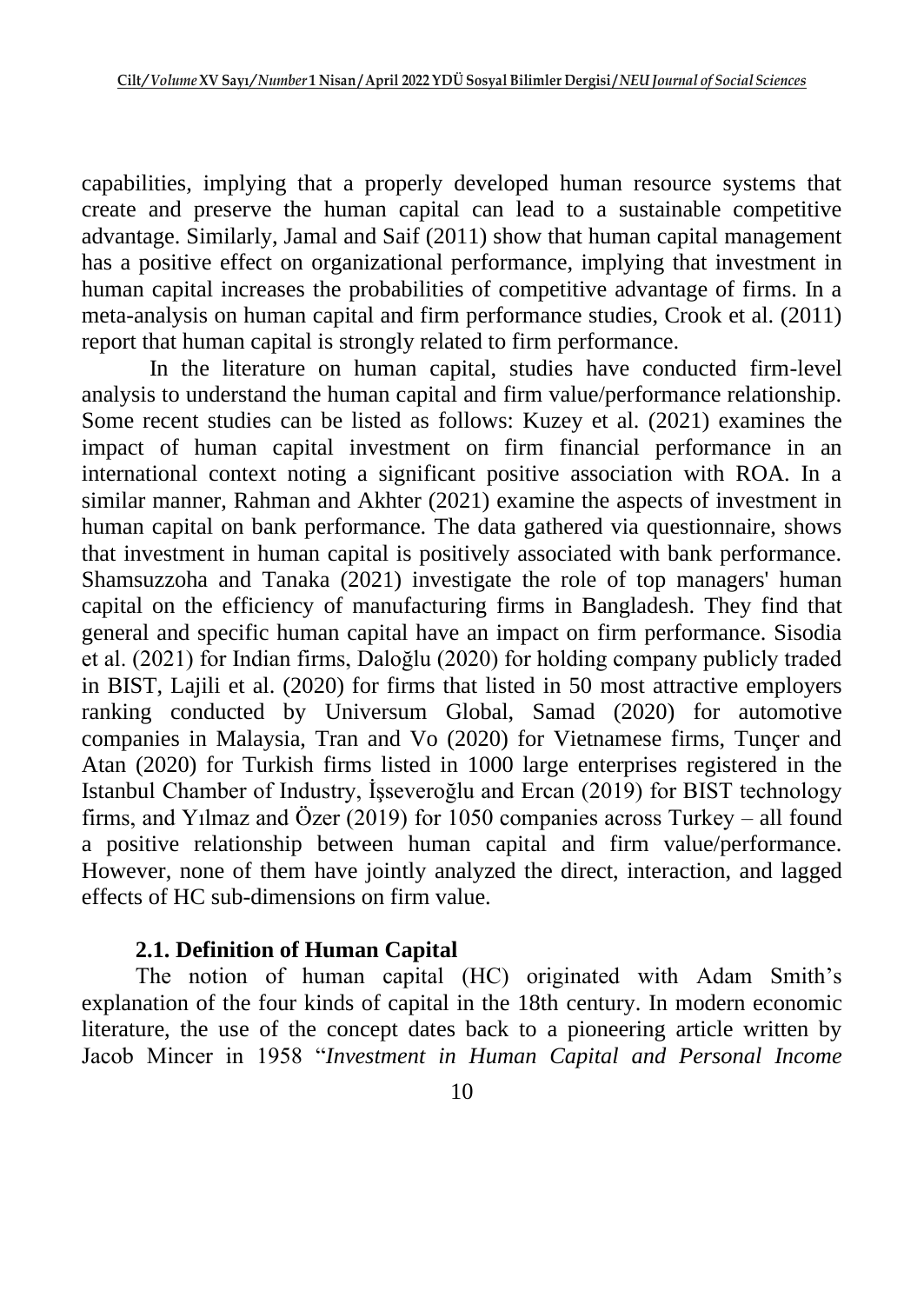*Distribution*" (Weber and Reynolds, 2011). The operational definition of HC was first made by Economics Professor Gary Becker who defined HC as a collective knowledge, values, skills, talents, capabilities, and attitudes that the company's employees operationally contribute to its performance and productivity (Weber and Reynolds, 2011).

Edvinsson and Malone (1997) defined HC as knowledge, skills, and abilities that employees have in order to meet their duties. Many factors, such as formal training and education, wisdom, innovation capacity, creativity, motivation, internal and external relationships, learning capacity, and previous experience have been recognized as important for HC development (Stanko, Zeller and Melena, 2014; Starovic and Marr, 2003).

Human capital theory views individual members of firms as an important resource, rather than their practices and/or procedures (Wright et al., 1994). The theory divides human capital into "specific" and "general" human capital. General human capital includes qualifications that all employees possess, such as literacy and basic mathematical skills, whereas specific human capital includes characteristics unique to a single employee (Weber and Reynolds, 2011). Barney and Wright (1998) argue that specific human capital cannot be easily duplicated by competitors, and they are not easily marketable by the employees who possess them. Therefore, developing employees throughout the work processes and investing in constant training offers a greater potential for sustainable competitive advantage from specific human capital (Barney and Wright, 1998).

#### **2.2. Sub-dimensions of Human Capital**

There is no consensus in the literature on what the sub-dimensions of HC are and how many sub-dimensions need to be used. For example, in a content analysis, a total of 128 different lower-level intellectual capital sub-dimensions were identified and 55 of these were included in HC component (Beattie and Thomson, 2007). Edvinsson and Malone (1997) used 26 different human focus indicators. Roos and Roos, (1997) have divided HC into four different subcapitals: knowledge, skill capital, motivation, and task capital. However, previous studies show that determining the sub-components of HC depends on research purposes. In accordance with the objectives of this paper, a quantitative perspective has been adopted where the HC input (named HC capacity) and HC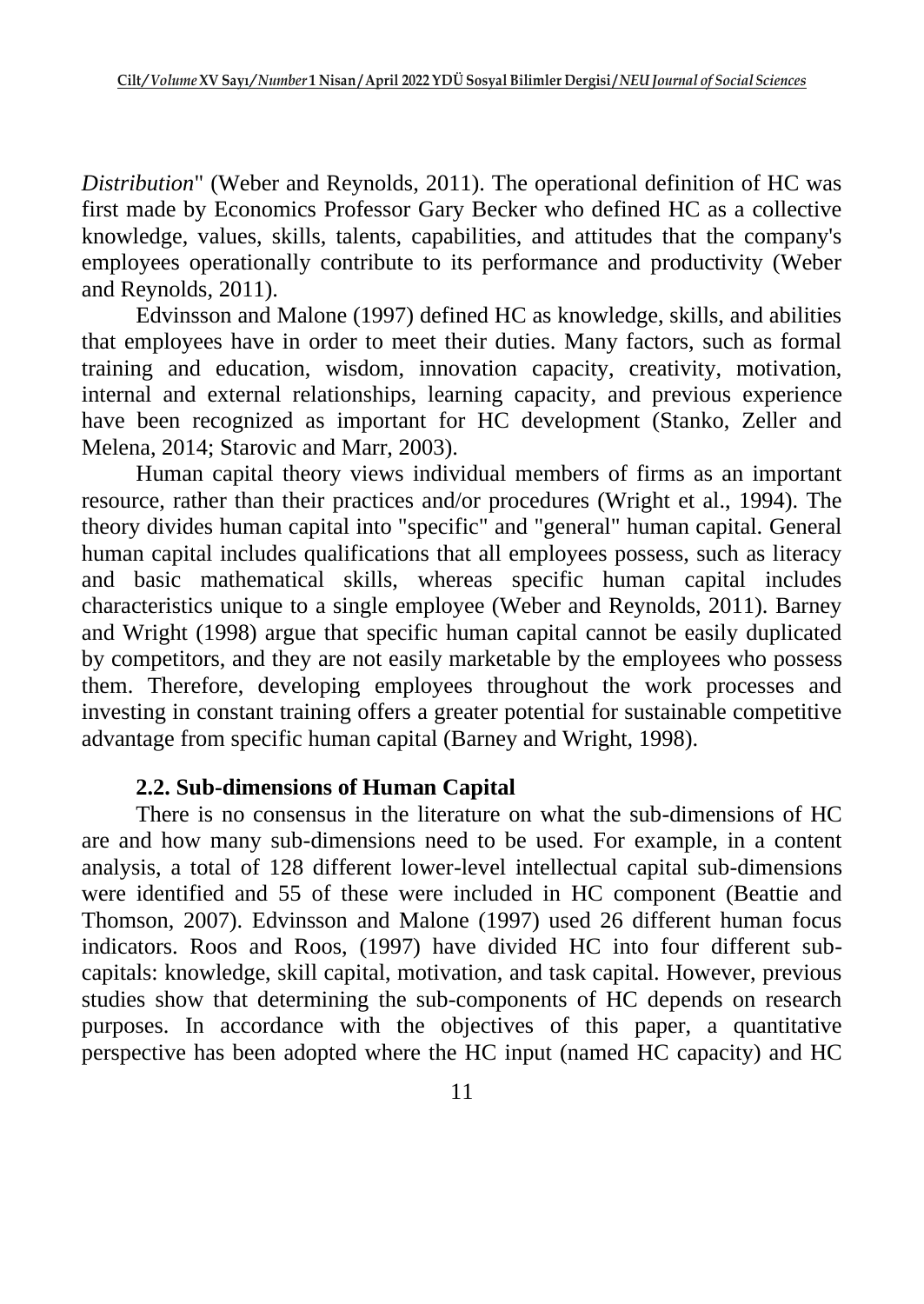output (named HC productivity) sub-dimensions have been constructed in order to keep the analysis simple in understanding the nature of HC.

*Human Capital Capacity:* Weber and Reynolds (2011) state that analysis of human capabilities in an organization can be carried out quantitatively and / or qualitatively, and it can be called human capacity when the analysis is done quantitatively. What is expressed as HC capacity in this study is known as the amount of HC (Kucharčíková, Tokarčíková and Blašková, 2015), accumulated HC (Wakelin, 1998), HC investments (Onkelinx, Manolova and Edelman, 2016), level of HC (Lajili and Zeghal, 2005), and HC quality (Samudhram et al., 2014) in other studies. Even though, this sub-dimension of HC is expressed under different names in all of the abovementioned studies, almost similar considerations are incorporated, i.e. employee competence, education, experience, and quality perceived by firms. Degree of HC capacity reflects how qualified employees are seen from the company's point of view. In order to expand HC capacity, firms try to attract and retain talented, well-educated, experienced employees by paying higher salaries and more benefits (Lim et al., 2010). They also need to invest in training programs to improve firm-specific employee skills and abilities (Onkelinx et al., 2016).

*Human Capital Productivity:* HC productivity represents how much employees contribute to the financial performance of a company by harmonizing their characteristics, such as competence, education, experience, and quality together with firm-specific characteristics. Productivity indicators measure the efficiency and effectiveness of a given input in the generating process (SPRING Singapore, 2011). In that sense, HC productivity is a measure of the extent to which companies use their employees' strengths effectively. The concept that is expressed as HC productivity in this study refers to the HC effectiveness (Bontis and Fitz-Enz, 2002), employee profitability (Huang, Luther and Tayles, 2007), and HC output level (Samudhram et al., 2014) in other studies.

## **2.2.1. Measuring Sub-dimensions of Human Capital**

Organizations, especially large ones, usually assess and measure their HC accumulation for various internal purposes, such as maximizing employee productivity, staff development, determining training needs, refining recruitment and many other objectives (Weber and Reynolds, 2011). There are several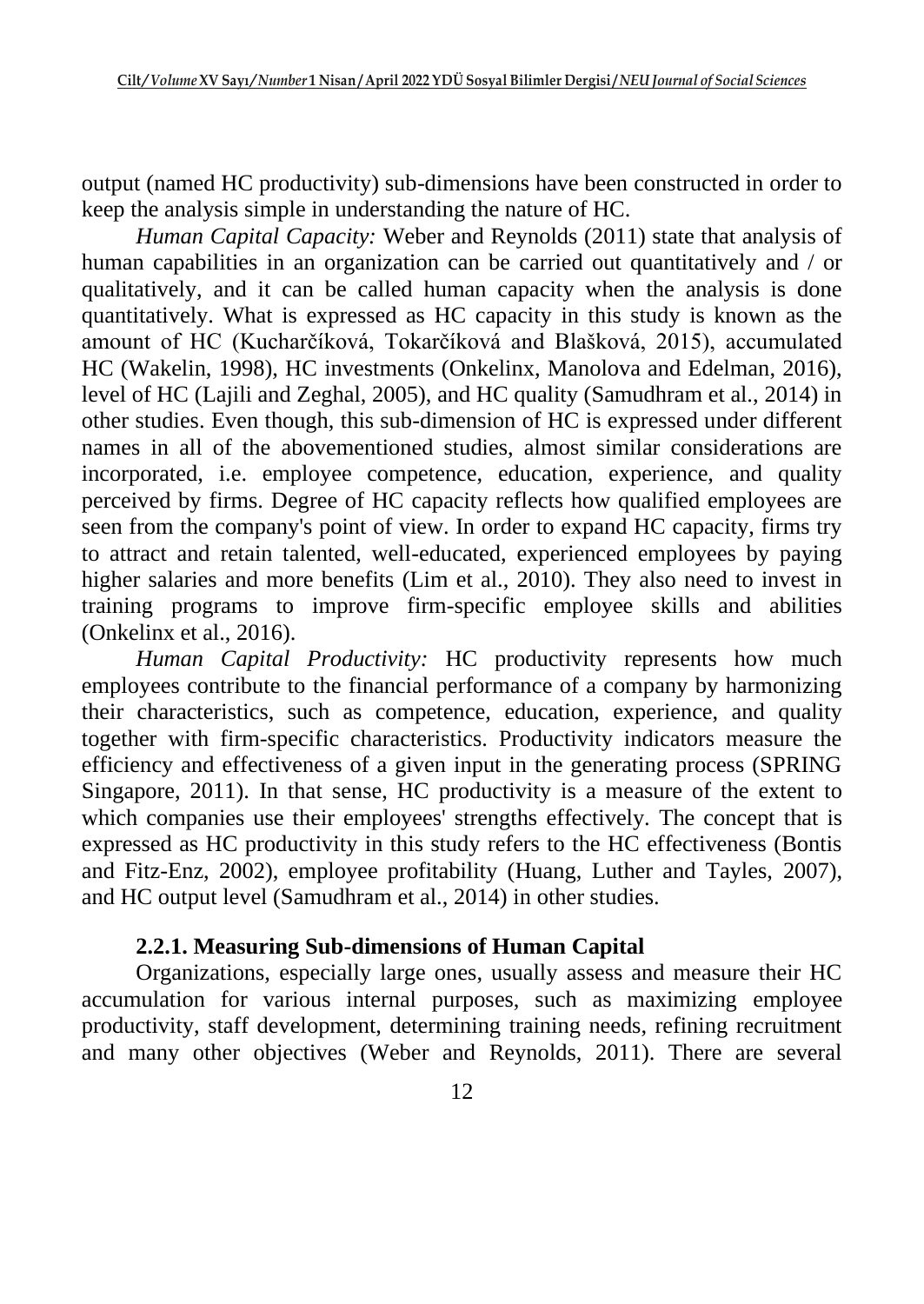alternative methods to measure and then to value HC, but a single methodology is yet to be adopted**.** Because every organization is unique and the highest company objectives are achieved in different ways, it is difficult to create a single universal methodology for the measurement of HC (Kucharčíková et al., 2015).

Considering the problem information gap related to HC in the financial statements, we decided to use one proxy for each sub-dimensions of HC. We chose personnel expenses per employee and sales per employee as proxy variables for HC capacity and HC productivity, respectively.

*The underlying logic of using personnel expenses per employee proxy variable can be explained as follows:* Most studies in the related literature prove strong relationship between employee-related expenses and other hard-to-measure features of HC (Lajili and Zeghal, 2006). For example, according to the findings of Turcotte and Rennison's (2004) study in Canada, factors such as education, training, and experience influence average wages. Similarly, in a study on Belgian firms, Dumont (2008) found a positive relationship between the level of wages and the level of education. In Taiwan, Yeh and Kung (2013) report significant and high correlation between employee-related expenses and various non-financial indicators of HC, such as employee education level, employee tenure, the proportion of professional employees, and employee turnover ratio. Finally, this proxy variable is commonly used for sub-dimensions that may correspond to HC capacity in the previous studies (i.e. Kucharčíková, et al., 2015; Wakelin, 1998; Onkelinx et al., 2016; Lajili and Zeghal, 2005; Samudhram et al., 2014). These considerations lead us to use personnel cost as a proxy for HC capacity.

*The underlying logic of using sales per employee proxy variable can be explained as follows:* According to HR Metrics Service (2014), business leaders most commonly use sales per employee as a measure of productivity and they rely on this metric in assessing whether an organization is successful or not. Bontis and Fitz-enz (2002) suggest that the effectiveness of an organization's HC capability can be measured using sales per employee. In a study on Taiwanese companies, Yeh and Kung (2013) report significant and high correlation between sales per employee and various non-financial indicators of HC, such as employee education level and proportion of professional employees. Finally, this proxy variable is commonly used for sub-dimensions that may correspond to HC productivity in the previous studies (i.e. Bontis and Fitz-Enz, 2002; Huang et al.,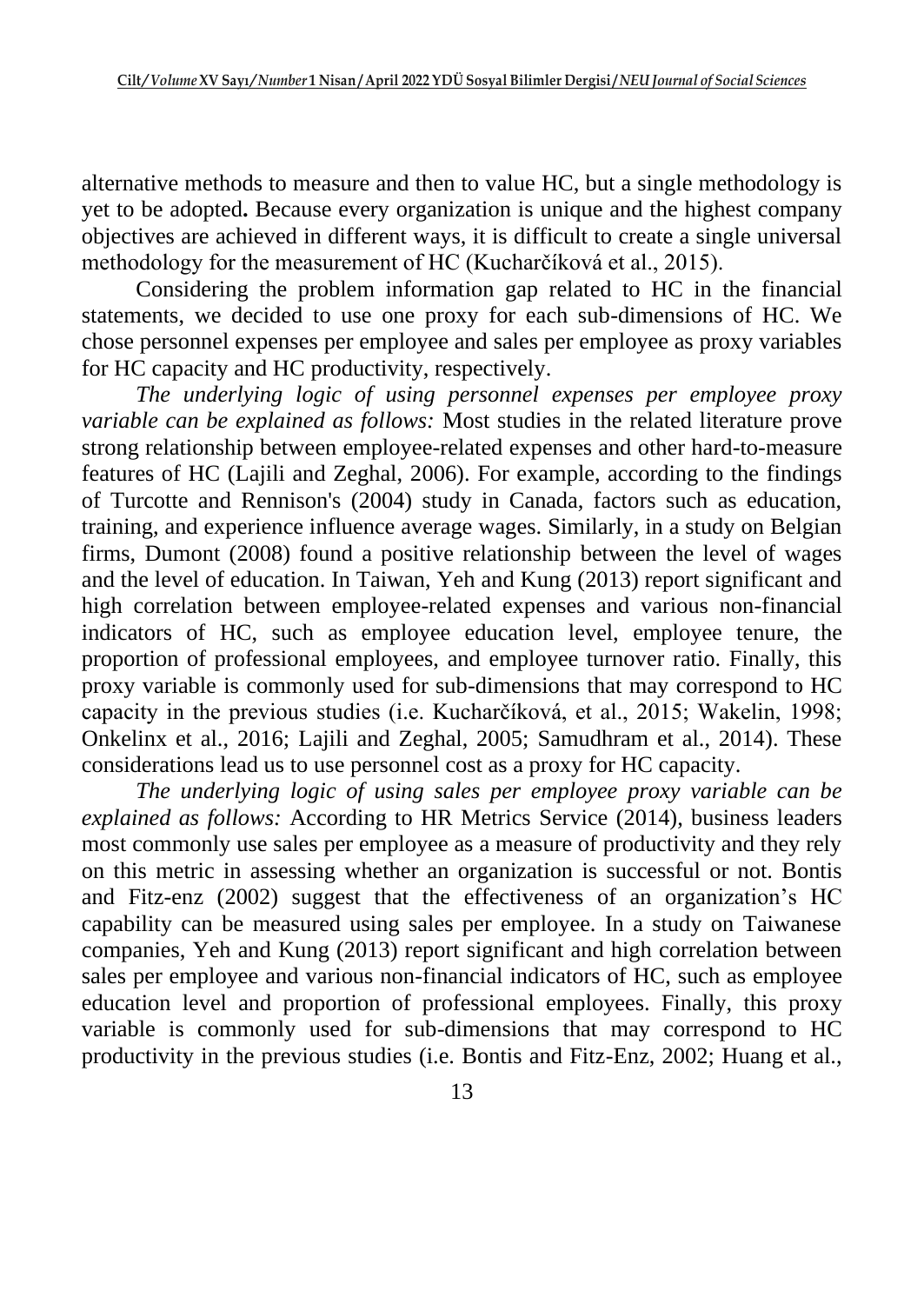2007; Samudhram et al., 2014). These considerations lead us to use sales per employee as a proxy for HC productivity.

## **2.3. Research Hypotheses**

Education is one the significant ways to capture the value of an employee (Stanko et al., 2014), and personnel costs may reflect HC embedded in the employees, such as education and experience (Onkelinx et al., 2016). Accordingly, a high personnel expenses level may indicate a large level of accumulated HC in a firm (Wakelin, 1998). These relationships are rational because more educated and skilled people will demand higher salaries by gaining more experience and seniority in their working life (Kallunki et al, 2005), thereby expected to increase their productivity and the company's long-term competitive edge. Investors also view labor costs as a proxy for HC investments and they incorporate that information into their firm valuation processes (Lajili and Ze´ghal, 2005). As a result, a higher level of personnel expenses per employee indicates higher HC capacity, which would likely lead to better performance, and thus investors will see the company more valuable. In light of this reasoning, we formulate the following research hypothesis:

## *H1: As Turkish industrial companies' personnel expenses per employee increase (decrease), their stock prices also increase (decrease).*

HC theory regards schooling as a way of increasing employee productivity (Wolff, 2000). Employees also improve their productivity by acquiring new abilities in the workplace when applying skills acquired in school or through experience in the previous job(s) (Onkelinx et al., 2016). This increased labor productivity can be measured by sales per employee shown among the most important human resource indicators (Parham and Heling, 2015). Lajili and Zeghal (2005) view this labor productivity indicator as a signal to capital markets illustrating whether a firm is effective in activating its labor force in order to accomplish its corporate goals. In the same way, Samudhram et al. (2014) argue that higher sales per employee can be viewed positively by investors. For this reason, it can be expected that a higher level of sales per employee that indicates higher HC productivity has a positive effect on the market value.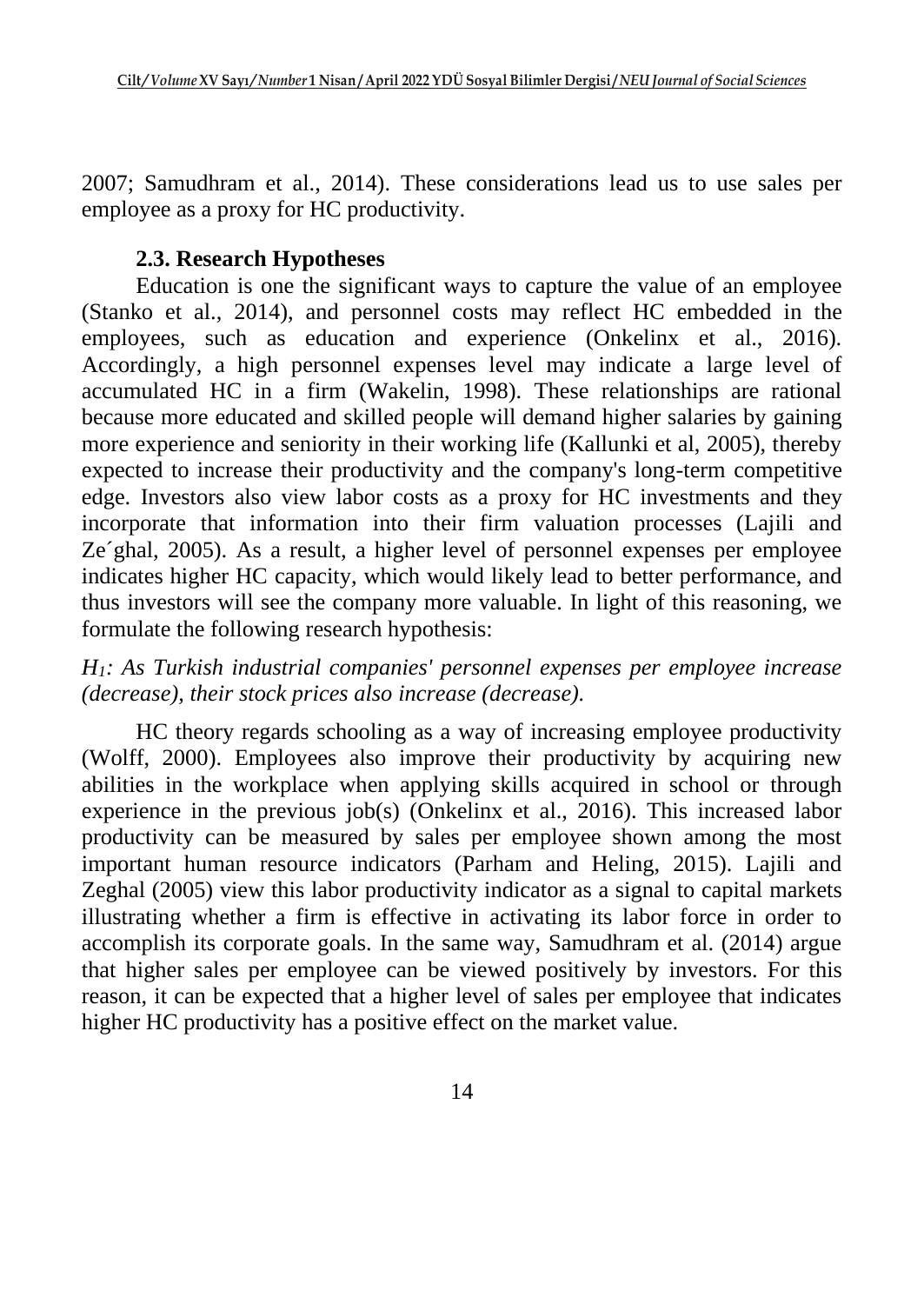*H2: As Turkish industrial companies' sales per employee increase (decrease), their stock prices also increase (decrease).*

Samudhram et al. (2014) argue that personnel expenses in firms with relatively higher labor productivity are probably seen positively by investors, and they may be associated with the higher market valuation. Accordingly, it can be expected that higher employee expenditures may potentially be associated with higher firm value only when higher employee expenditures provide higher employee productivity (i.e. higher sales per employee). Companies often try to attract and retain talented and experienced employees by paying higher salaries and more benefits. In addition, they may increase their level of salaries and benefits in order to reward and motivate their current employees. However, higher salaries may not always lead to a better performance. This HC input (i.e. higher salaries) should somehow turn into an increase in productivity. This increase is only possible if companies can use their employees' strengths effectively. This reasoning allows us to infer something about the way in which these two subdimensions work together in their contribution to market value:

*H3: The greater sales per employee in organizations, the stronger the influence of personnel expenses per employee on firms' stock prices in the case of Turkish industrial companies.*

**Figure 1.** Conceptual Model and Hypotheses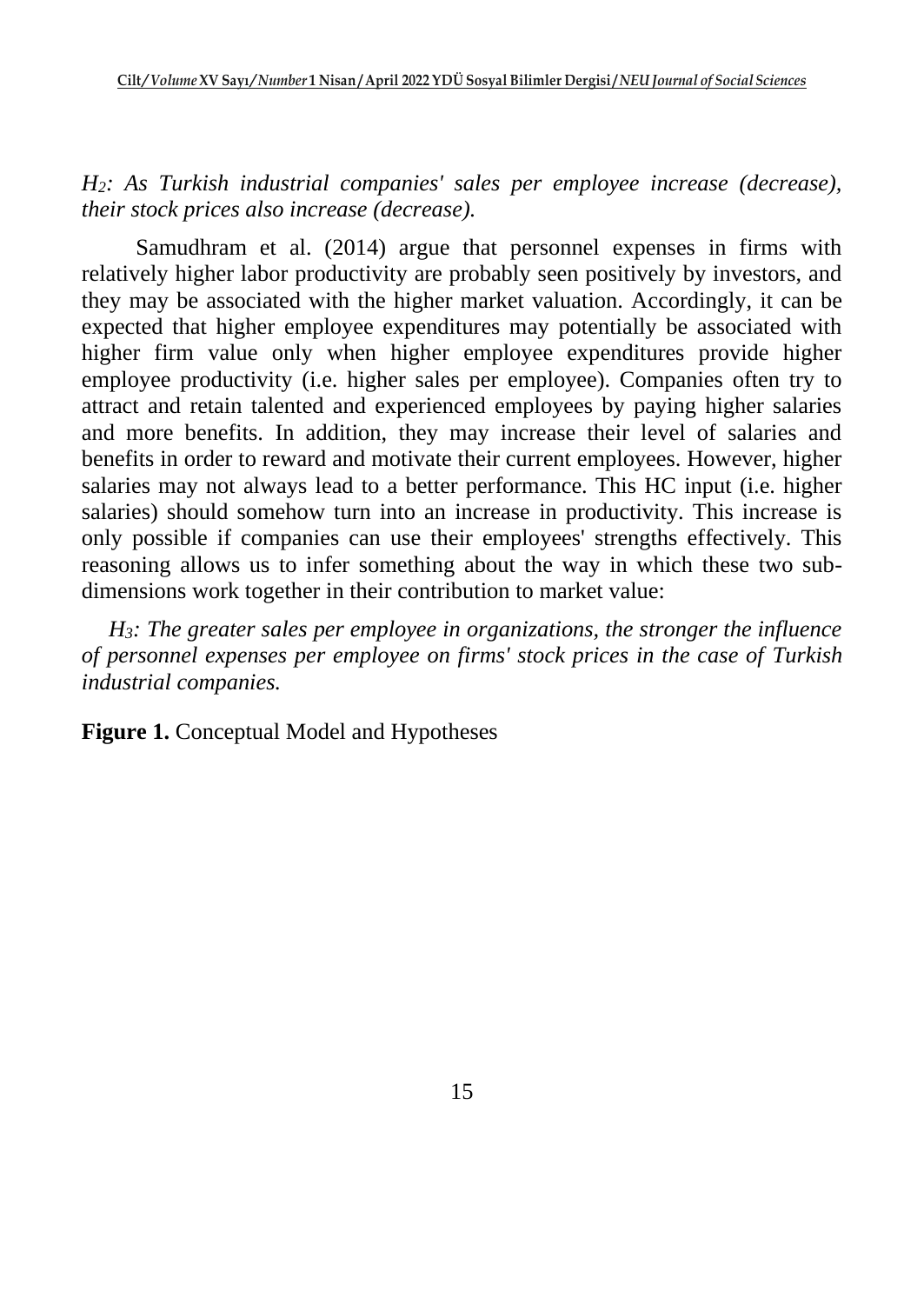

Lajili and Zeghal (2006) state that investors seem underestimate the values that arise from the disclosures of quantitative HC-related information. Samudhram et al. (2014) attribute this failure to the possible noise and moderating effects that cause investors to miss signaling indications of disclosed human-related information. In addition, it is also possible that, besides the moderating effect, the lagged effects of the HC indicators may cause investors to miss the signal of indicators. There are scholars who draw attention to this feature of HC. For example, Joia (2000) argues that the hidden time-lag effects must be taken into consideration to eliminate a poor relationship between the degree of intellectual capital and market values. Similarly, Tseng and Goo (2005) point out that one of the characteristics of HC is the effect of time delays, and it takes time to feel the effects of HC investments. Accordingly, it can be assumed that the impact of investments that increase HC capacity on firm performance, and thus the market value, may continue after the investments were made. Additionally, we also wonder if HC productivity could have a lagged effect on the market value. In fact, firms try to increase their HC productivity levels, but visibility of this effect can take time. Therefore, in practice it could be possible that companies can benefit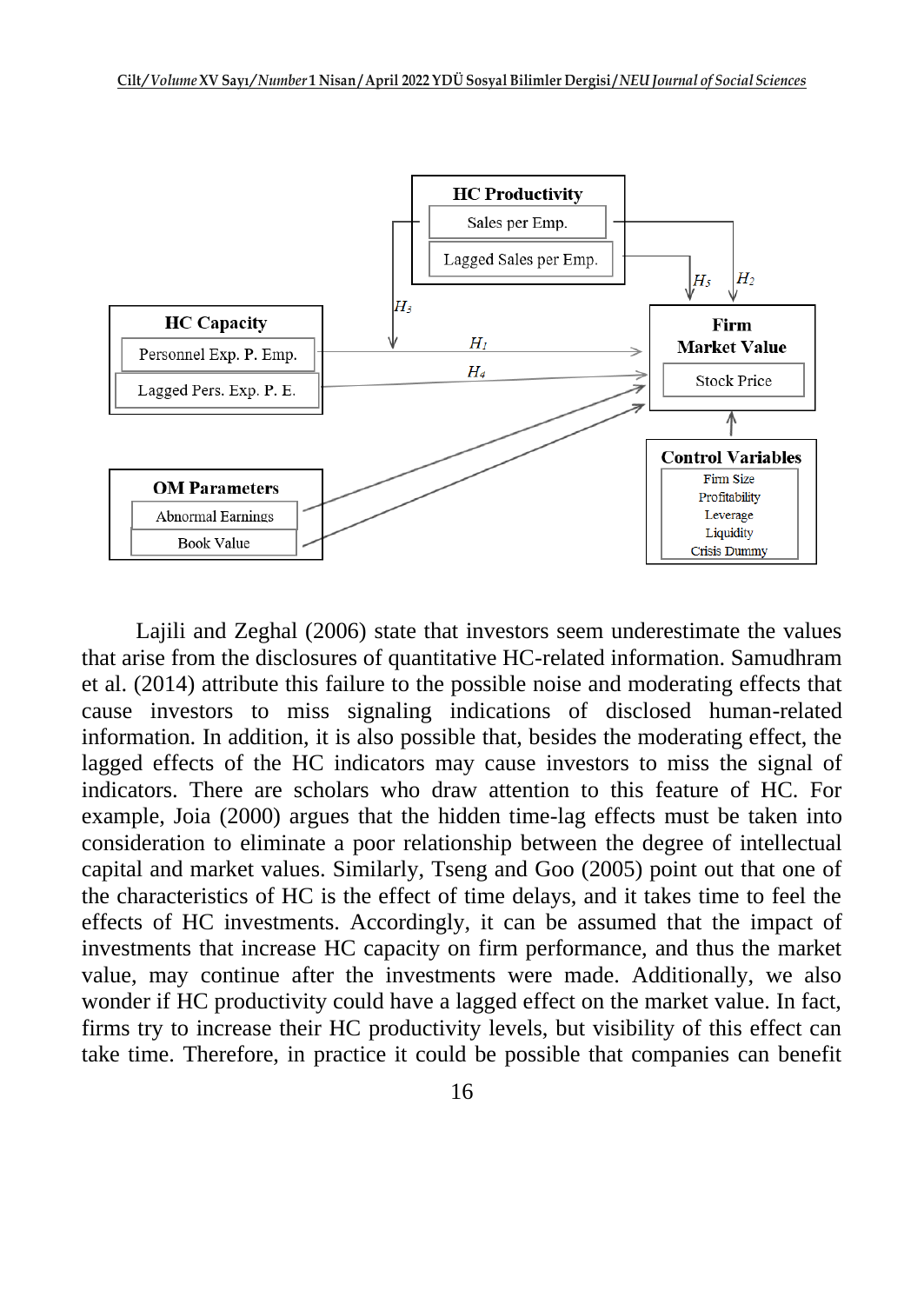from the efforts to increase HC productivity in latter times. Lastly, in light of these arguments, we formulate the following research hypotheses:

*H4: It can take time to see the effect of HC capacity on market value; so that Turkish industrial companies' lagged personnel expenses per employee positively affect their current stock prices.*

*H5: There may also be lagged effect of HC productivity on market value; so that Turkish industrial companies' lagged sales per employee positively affect their current stock prices*

The conceptual model and hypotheses are shown in Figure I.

## **3. Methodology**

## **3.1. Sample and Variables**

The research sample comprises 149 industrial companies traded in the Borsa Istanbul (XUSIN) from 2005 to 2017. We start the sample period from 2005 in Turkey, because inflation accounting started in 2003 and 2004. In addition, 11 different data on related companies were obtained from the Finnet databases [\(https://www.finnet.com.tr\)](https://www.finnet.com.tr/) and the companies' financial statement footnotes (from<https://borsaistanbul.com/tr> and https://www.kap.org.tr/tr). After subtracting the missing data observations, a total of 1,257 observations remained. The variables are explained in Table 1.

## **3.2. Empirical Models**

For value-relevance studies, Ohlson (1995) and Feltham and Ohlson (1995) model (OM) has become the leading model as OM provides a direct connection between a firm's market value and its fundamental accounting numbers. OM models a firm's market value as a linear function of the book value, the present value of future abnormal earnings, and the other information affecting future abnormal earnings. There are many studies that prove the validity of the OM in various developed and emerging markets (Penman and Sougiannis, 1998; Dechow, Hutton and Sloan 1999; Ota, 2000). To test the value relevance of any accounting variables with control variables, it may be modified as follows: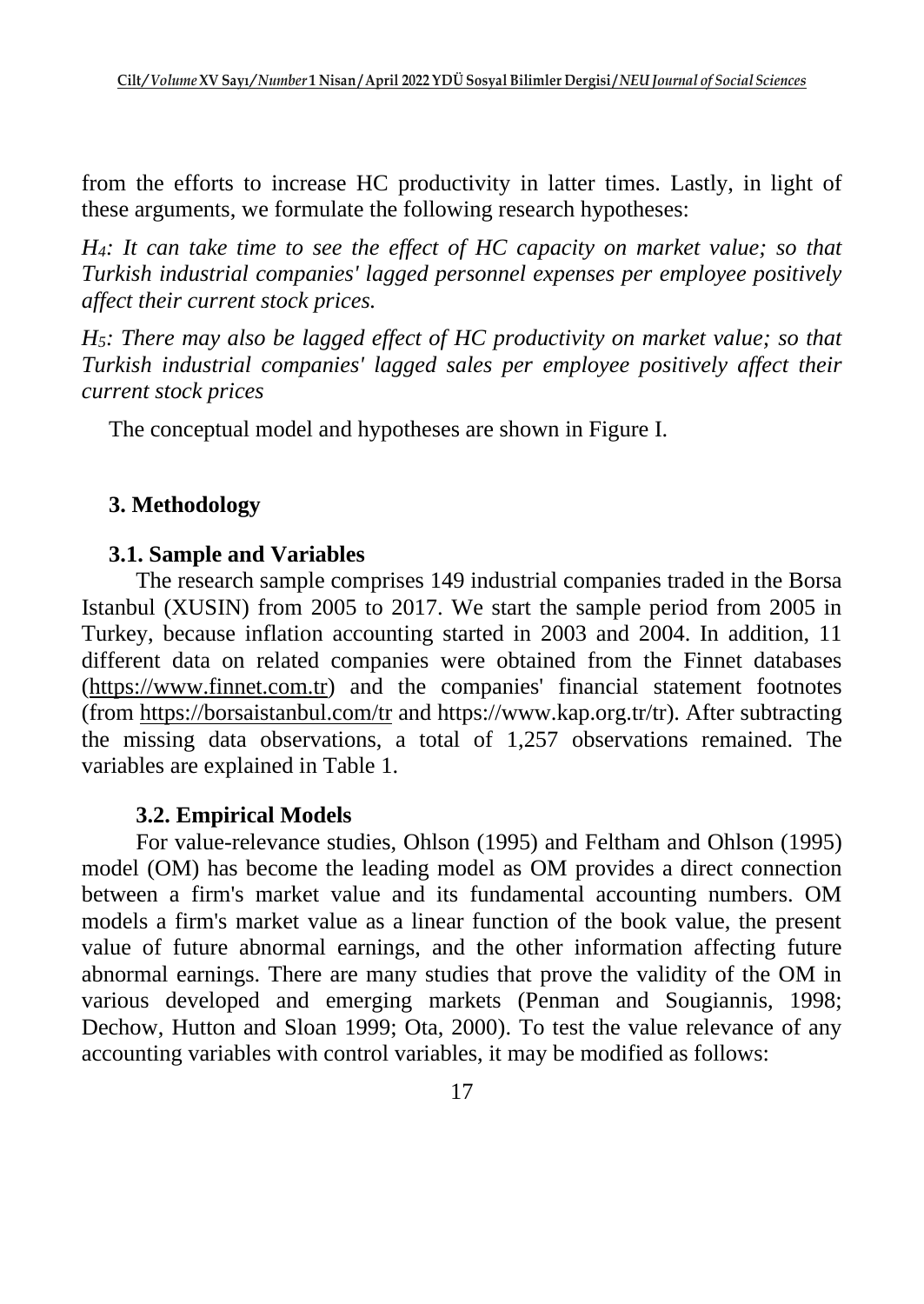#### Stock Price<sub>it</sub> =  $\beta_0 + \beta_1$ Book Value (PS)<sub>it</sub> +  $\beta_2$ Abnormal Earning (PS)<sub>it</sub>  $(1)$  $+ \beta_3$ Controls<sub>it</sub> +  $\varepsilon_{it}$

As can be seen in equation 1, researchers generally simplify the original OM to make the model appropriate for econometric panel data analysis. They assume that the effects of other information on market value are entirely absorbed by the constant term. But some scholars dispute that ignoring other information due to the difficulties experienced in measurement may deteriorate the fit of OM (Al-Hares et al., 2011; Ota, 2000). Therefore, studies that add diverse fundamental information instead of other information are common in OM literature (Barth et al., 1999; Dechow et al., 1999). In this paper, HC sub-dimensions and their interaction are lagged and added to OM as 'other information' to examine whether or not these sub-dimensions have meaningful impact on the firm market value, as follows:

#### Stock Price<sub>it</sub> =  $\beta_0$  +  $\beta_1$ Book Value (PS)<sub>it</sub> +  $\beta_2$ Abnormal Earning (PS)<sub>it</sub> (2) +  $\beta_3$ Human Capital<sub>it</sub> +  $\beta_4$ Controls<sub>it</sub> +  $\varepsilon_{it}$

| <b>Variables</b>                         |                                    | <b>Explanation of the Variables</b>                                                                                                                                                                                                                                                                                                         |  |  |  |  |
|------------------------------------------|------------------------------------|---------------------------------------------------------------------------------------------------------------------------------------------------------------------------------------------------------------------------------------------------------------------------------------------------------------------------------------------|--|--|--|--|
| <b>Dependent</b><br><b>Variable</b>      | <b>Stock Price</b>                 | It is the closing price of firms' share at the last official release of<br>the annual reports at time $t+1$ (since financial statements at time<br>t do not become publicly available until the release date at time<br>$t+I)$                                                                                                              |  |  |  |  |
|                                          | <b>Book Value</b><br>(Per Share)   | Shareholder's equity value at time t is divided by ordinary shares<br>outstanding at time t.                                                                                                                                                                                                                                                |  |  |  |  |
| <b>Ohlson Model</b><br><b>Parameters</b> | Abnormal<br>Earning (Per<br>Share) | Abnormal earning is calculated as follows: $X_t \cdot r_f$ , $bv_{t-1}$<br>Where $X_t$ is net income at time t; $r_f$ is cost of equity capital (=<br>risk-free interest rate given risk neutrality); and $bv_{t-1}$ is book<br>value at time t-1. Then, abnormal earning in year t is divided by<br>ordinary shares outstanding at time t. |  |  |  |  |
| <b>HC</b> Capacity                       | Personnel                          | Personnel expenses at time t are divided by the number of                                                                                                                                                                                                                                                                                   |  |  |  |  |

**Table 1.** Research Variables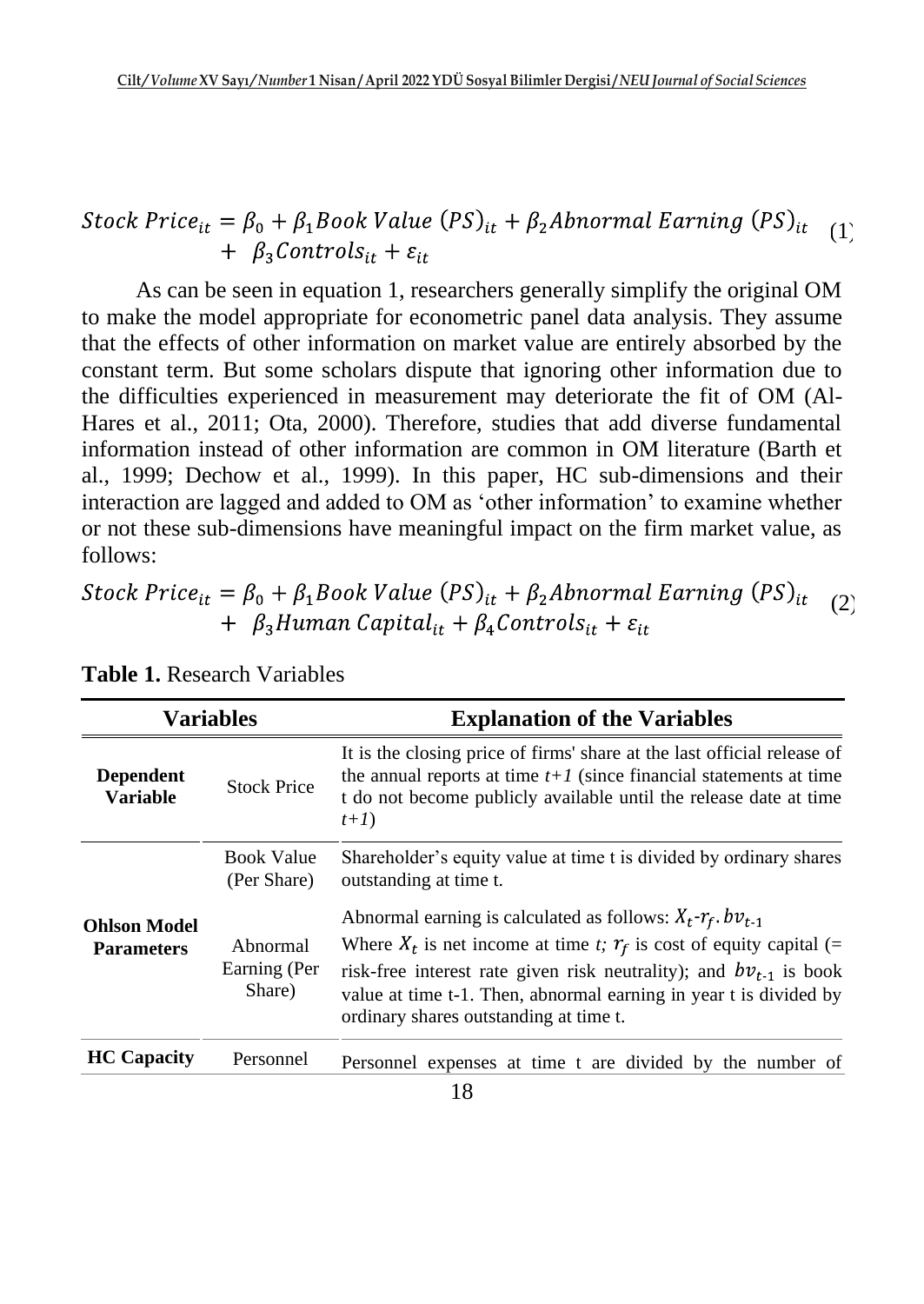|                             | <b>Expenses Per</b><br>Employee | employees at time t. These expenses contain all types of related<br>expenses, such as salaries, wages, employee insurance, bonuses,<br>education and training expenses and other employee benefits. |
|-----------------------------|---------------------------------|-----------------------------------------------------------------------------------------------------------------------------------------------------------------------------------------------------|
| HC.<br><b>Productivity</b>  | Sales Per<br>Employee           | Net sales at time t are divided by the number of employees at<br>time t.                                                                                                                            |
|                             | Firm Size                       | It is natural logarithm of the total assets at time t of the firm.                                                                                                                                  |
| Control<br><b>Variables</b> | Profitability                   | Net incomes at time t are divided by net sales at time t.                                                                                                                                           |
|                             | Leverage                        | Total liabilities at time t are divided by shareholder's equity at<br>time t.                                                                                                                       |
|                             | Liquidity                       | Ratio of current assets to current liabilities.                                                                                                                                                     |
|                             | Crisis Dummy                    | It denotes a dummy variable which equals to one for 2008 and to<br>zero otherwise to control the effect of the global financial crisis<br>on the firms' financial performances.                     |

### **4. Analysis and Results**

### **4.1. Descriptive statistics**

Table 2 reports descriptive statistics and correlations of model variables. The table reports that the mean stock price is about 1.5 times of mean book value. On the other hand, the market-to-book value ratio of the American (USA) and European firms is approximately between 3 and 8 (Yu and Zhang, 2008). This means that the difference between market and book values of these companies is more than those in Turkey. Mean abnormal earnings are close to zero. However, in some previous studies this value was negative (e.g., Barth et al., 1999; Gavious and Russ, 2009). Mean personnel expenses per employee (5.142) shows that on average, our sample companies pay their employees about 51,420 TRY per employee. Mean sales per employee is 5.911, which shows that companies gain on average 591,100 TRY per employee.

| <b>Variables</b> | <b>Mean</b> | <b>Example 1</b><br>St. Deviation |              | $1 \quad 2$ | $3 \t 4 \t 5$ | 6 |  |
|------------------|-------------|-----------------------------------|--------------|-------------|---------------|---|--|
| 1. Stock Price   | 9.276       | 14.19                             | 1.00         |             |               |   |  |
| 2. Book Value    |             | 6.071 7.757                       | $0.62*$ 1.00 |             |               |   |  |

**Table 2.** Descriptive statistics and correlations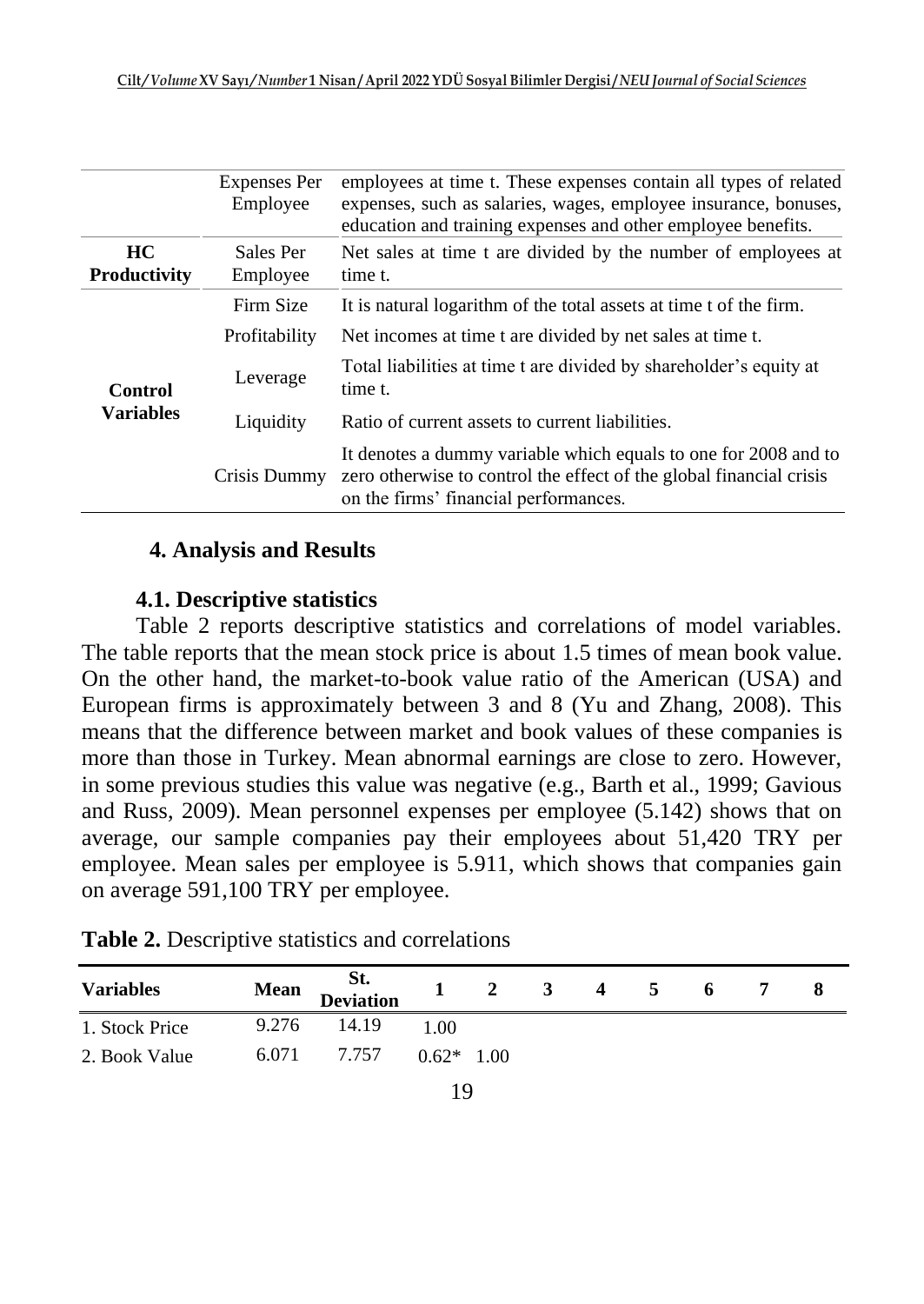| 3. Abnormal Earning 0.075 |       | 0.867 | $0.27* 0.20* 1.00$                                              |  |       |        |      |      |
|---------------------------|-------|-------|-----------------------------------------------------------------|--|-------|--------|------|------|
| 4. Personnel Exp.<br>P.E. | 5.142 | 2.393 | $0.27* 0.24* 0.18* 1.00$                                        |  |       |        |      |      |
| 5. Sales per Emp.         | 5.911 | 4.332 | $0.21*0.22*0.26*0.60*$                                          |  | -1.00 |        |      |      |
| 6. Firm Size              | 19.75 | 1.364 | $0.13*$ $0.12*$ $0.20*$ $0.31*$ $0.44*$                         |  |       | - 1.00 |      |      |
| 7. Profitability          | 0.057 | 0.103 | $0.13*$ $0.17*$ $0.56*$ $0.17*$ $0.20*$ $0.18*$                 |  |       |        | 1.00 |      |
| 8. Leverage               | 0.452 | 0.212 | $-0.03$ 0.22* 0.12* $-0.05$ 0.04* 0.14* 0.53*                   |  |       |        |      | 1.00 |
| 9. Liquidity              | 2.196 | 1.542 | $0.06*$ $0.14*$ $0.19*$ $-0.00$ $0.09*$ $0.20*$ $0.48*$ $0.74*$ |  |       |        |      |      |

*The asterisks indicate statistical significance at the 5% level. Variables are winsorized at the 5th and 95th. Personnel Exp. P.E. and Sales per Emp.are decreased by a factor 10.000 and 1.000.000, respectively, for reporting issues.*

Table 2 also presents the correlation matrix results amongst the variables. The table reveals that the stock price is positively and significantly correlated with all variables, except for leverage. As desired, correlation results among variables, excluding the dependent variable, are not too high. Only a slightly higher correlation coefficient between leverage and liquidity (-0.74) is reported. Hence, we utilized variance inflation factors (VIF) to detect if there are any multicollinearity problems among the independent variables. The VIF results (untabulated) are between 1.16 and 2.66, which indicates that there is no collinearity among the variables.

#### **4.2. Multiple Regression Results**

To test our research hypotheses, we estimate five models (Model 1 to 5) on a sample of XUSIN companies from 2005 to 2017. Before estimating models, to determine which estimation technique is more appropriate for our data set, we run panel data model specification tests (such as Breusch-Pagan Lagrange Multiplier test, F (Chow) test, and Hausman test). According to unreported results, it would be more appropriate to use the fixed effects estimator (Hereafter FE). Moreover, the FE will allow us to minimize the omitted variable bias by considering unobserved firm-specific effects. Panel data analysis results are presented in Table 3.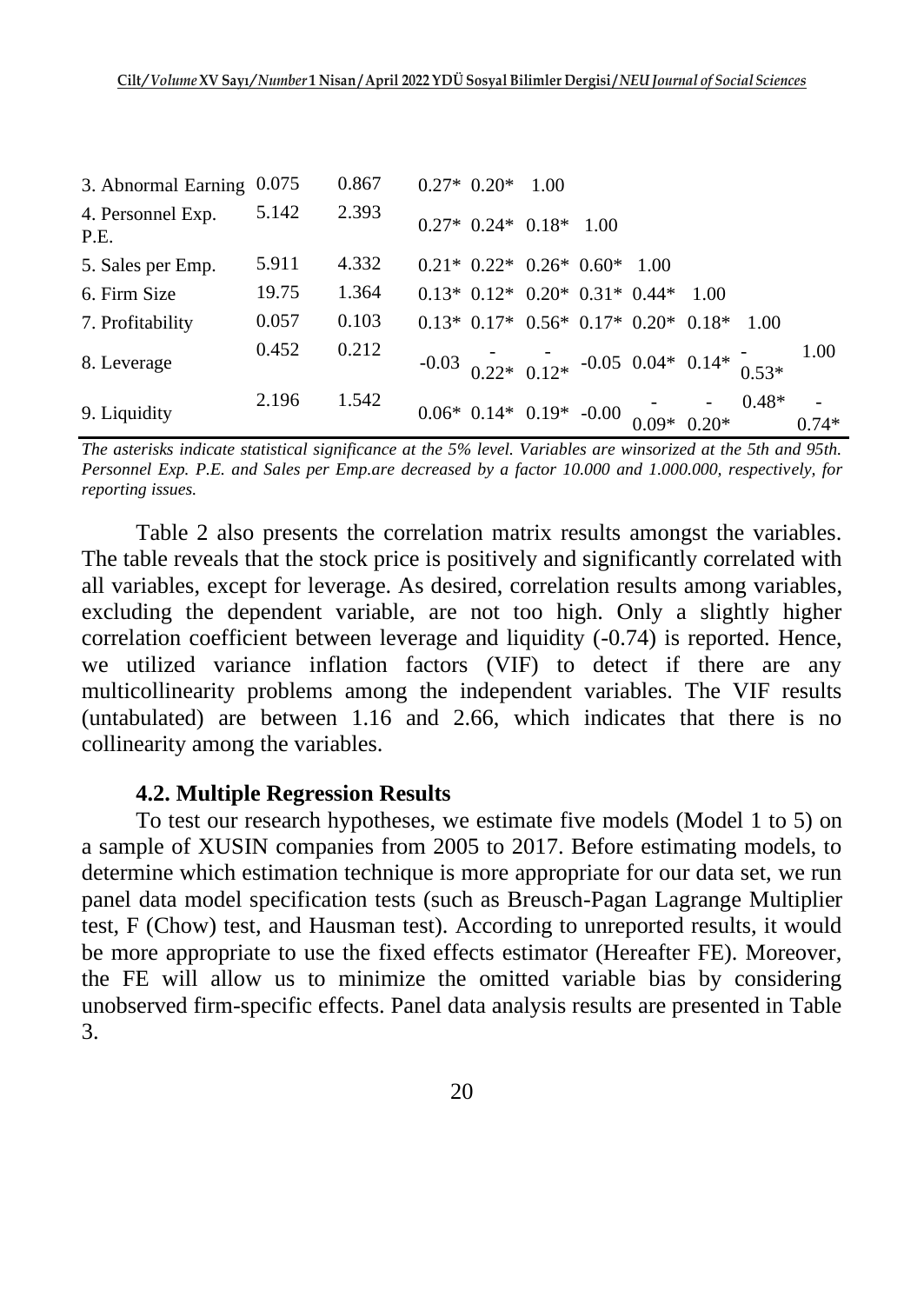Initially, according to the values of  $F$ ,  $P$ , and  $R^2$ , all models in Table 3 are statistically valid, meaning that all models have a statistically significant predictive capability on *stock price*. The coefficients of *book value* and *abnormal earning* are significantly positive in all models. Hence, we confirmed OM's suitability for stock prices of Turkish industrial companies.

*Firstly,* the coefficient of *personnel expenses per employee* is positive and statistically significant in almost all models (except Model 4). *Secondly*, the coefficients of *sales per employee* are statistically significant in all models. As a result, according to the findings, Hypothesis 1, which proposes that firms' personnel expenses per employee positively affect stock prices in Turkish industrial companies and Hypothesis 2, which proposes that firms' sales per employee positively affect stock prices in Turkish industrial companies, are supported.

*Thirdly*, in order to test the interaction effect of HC sub-dimensions, we add an interaction term, which is obtained by multiplying HC sub-dimensions by each other, in Model 3. Following Aiken and West (1991), personnel expenses per employee and sales per employee are centered (mean=0) to decrease any multicollinearity. The table report that the coefficient of the interaction term is positive and statistically significant. Tables 3 and 4 also report second *F-values (ΔF-value)* which test whether adding any variables to a particular model (i.e., change) is statistically significant, or not. *ΔF-values* of Model 3 in Table 3 (*3.27; P<.10*) and Table 4 (*7.88; P<.01*) indicate that *change R-squares* are statistically significant. As a result, these findings support Hypothesis 3, which suggests that interaction between HC sub-dimensions has a positive effect on stock price in Turkish industrial companies.

| Variables               | Model 1    | <b>Model 2</b> | <b>Model 3</b> | <b>Model 4</b> | Model 5    |
|-------------------------|------------|----------------|----------------|----------------|------------|
| <b>Book Value</b>       | $0.297***$ | $0.261***$     | $0.271***$     | $0.261***$     | $0.285***$ |
|                         | (7.57)     | (6.11)         | (6.29)         | (6.06)         | (6.56)     |
| <b>Abnormal Earning</b> | $2.641***$ | $1934***$      | $1.931***$     | $1.900$ ***    | $2.133***$ |
|                         | (10.29)    | (7.11)         | (7.11)         | (6.80)         | (7.65)     |
| Firm Size               | $3.706***$ | $0.933*$       | $1.148**$      | $1.203**$      | $1.323**$  |

Table 3. **Panel Data Analysis Results**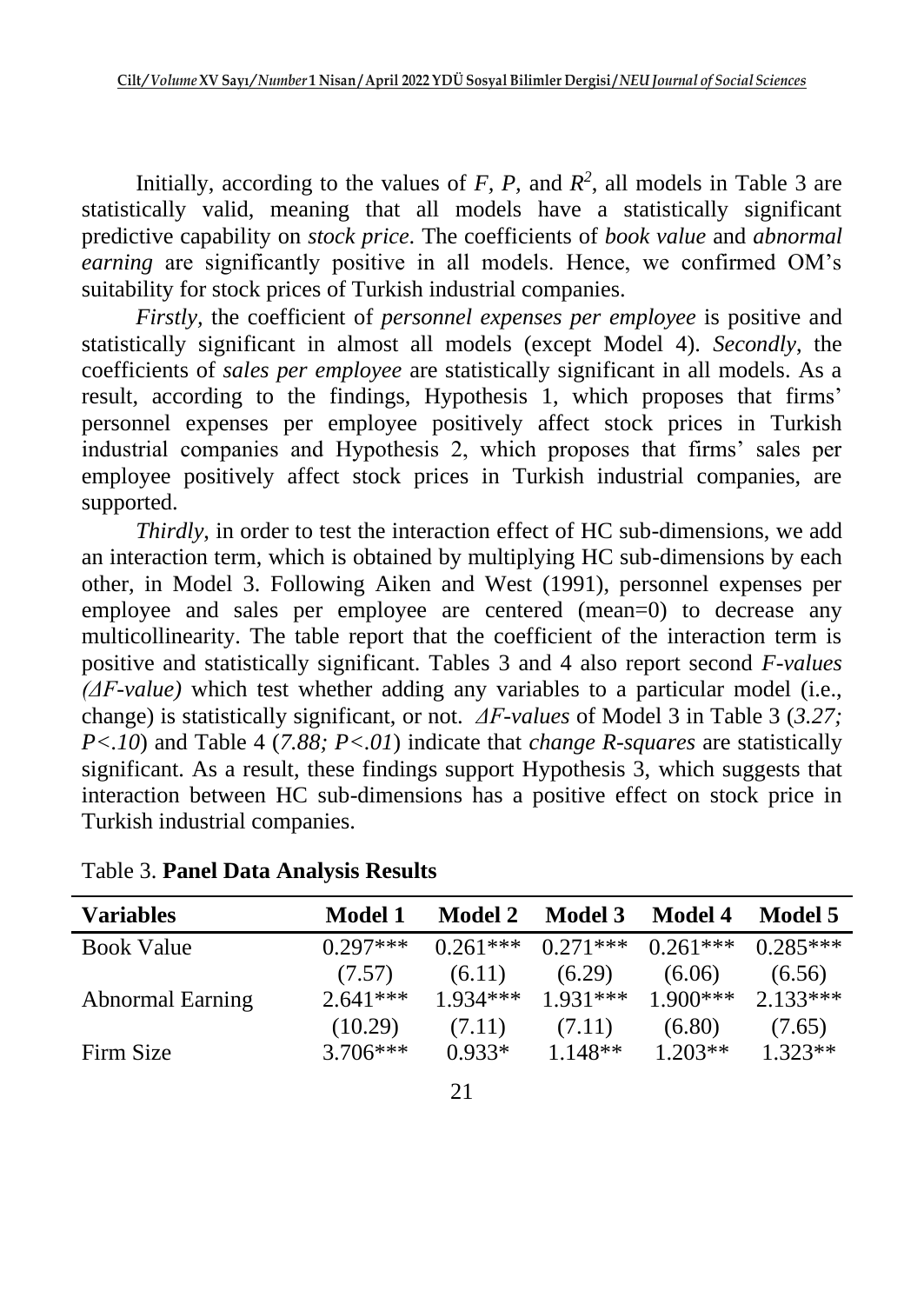|                             | (10.03)     | (1.79)                           | (2.14)                         | (2.22)                                       | (2.50)     |
|-----------------------------|-------------|----------------------------------|--------------------------------|----------------------------------------------|------------|
|                             |             |                                  |                                | $-7.252**$                                   |            |
| Profitability               |             | $11.457***$ 7.994*** 8.033***    |                                |                                              | 7.666***   |
|                             |             |                                  |                                | $(-4.53)$ $(-2.92)$ $(-2.94)$ $(-2.56)$      | $(-2.75)$  |
| Leverage                    | $3.758*$    |                                  |                                | $7.411***$ $7.326***$ $5.794***$             | 7.241***   |
|                             |             | $(1.93)$ $(3.45)$                |                                | $(3.41)$ $(2.59)$                            | (3.27)     |
| Liquidity                   |             | $0.247$ $0.771***$ $0.779***$    |                                | $0.682***$                                   | $0.642***$ |
|                             |             |                                  |                                | $(1.24)$ $(3.41)$ $(3.45)$ $(2.91)$ $(2.73)$ |            |
|                             | $-2.844***$ |                                  |                                |                                              |            |
| Crisis Dummy                |             |                                  | $2.970***$ 3.043***            | $3.330***$                                   | $3.006***$ |
|                             | $(-5.08)$   |                                  |                                | $(-5.01)$ $(-5.13)$ $(-5.30)$ $(-4.80)$      |            |
| Personnel Exp. Per          |             |                                  | $0.450***$ $0.453***$ $-0.136$ |                                              |            |
| Employee                    |             |                                  |                                |                                              |            |
|                             |             |                                  | $(3.26)$ $(3.29)$ $(-0.72)$    |                                              |            |
| Sales per Employee          |             |                                  | $0.476***$ $0.391***$          | $0.307**$                                    |            |
|                             |             | (4.07)                           |                                | $(3.11)$ $(2.14)$                            |            |
| <b>Interaction Term</b>     |             |                                  | $0.044*$                       |                                              |            |
|                             |             |                                  | (1.81)                         |                                              |            |
| Personnel Exp. Per          |             |                                  |                                | $0.638***$                                   | $0.600***$ |
| $Emp. t-1$                  |             |                                  |                                |                                              |            |
|                             |             |                                  |                                | (3.02)                                       | (3.91)     |
| Sales per Employee $_{t-1}$ |             |                                  |                                | 0.137                                        | $0.342***$ |
|                             |             |                                  |                                | (0.86)                                       | (2.60)     |
| Adjusted $R^2$              | 0.840       | 0.876                            | 0.876                          | 0.890                                        | 0.883      |
| F - value                   |             | $53.11***$ $60.13***$ $59.87***$ |                                | $62.50***$                                   | 60.67***   |
| Observations                | 1,540       | 1,257                            | 1,257                          | 1,161                                        | 1,185      |
| $\Delta F$ -value           |             |                                  | $3.27*$                        |                                              |            |

*t-statistics are presented in parentheses. Asterisks \*, \*\* and \*\*\* indicate two-tailed statistical significance at the 10, 5 and 1 per cent levels, respectively. Constant term is included in the models, but it is not reported in the table. Variables are winsorized at the 5th and 95th percentiles. Personnel Exp. P.E. and Sales P.E. are decreased by a factor 10.000 and 1.000.000, respectively, for reporting issues.* 

As a robustness check, we also performed some supplementary analyses in order to further back up this finding. Yu (2000) suggests that partial Gram– Schmidt orthogonalization procedure suggested by Burrill (1997) can also be used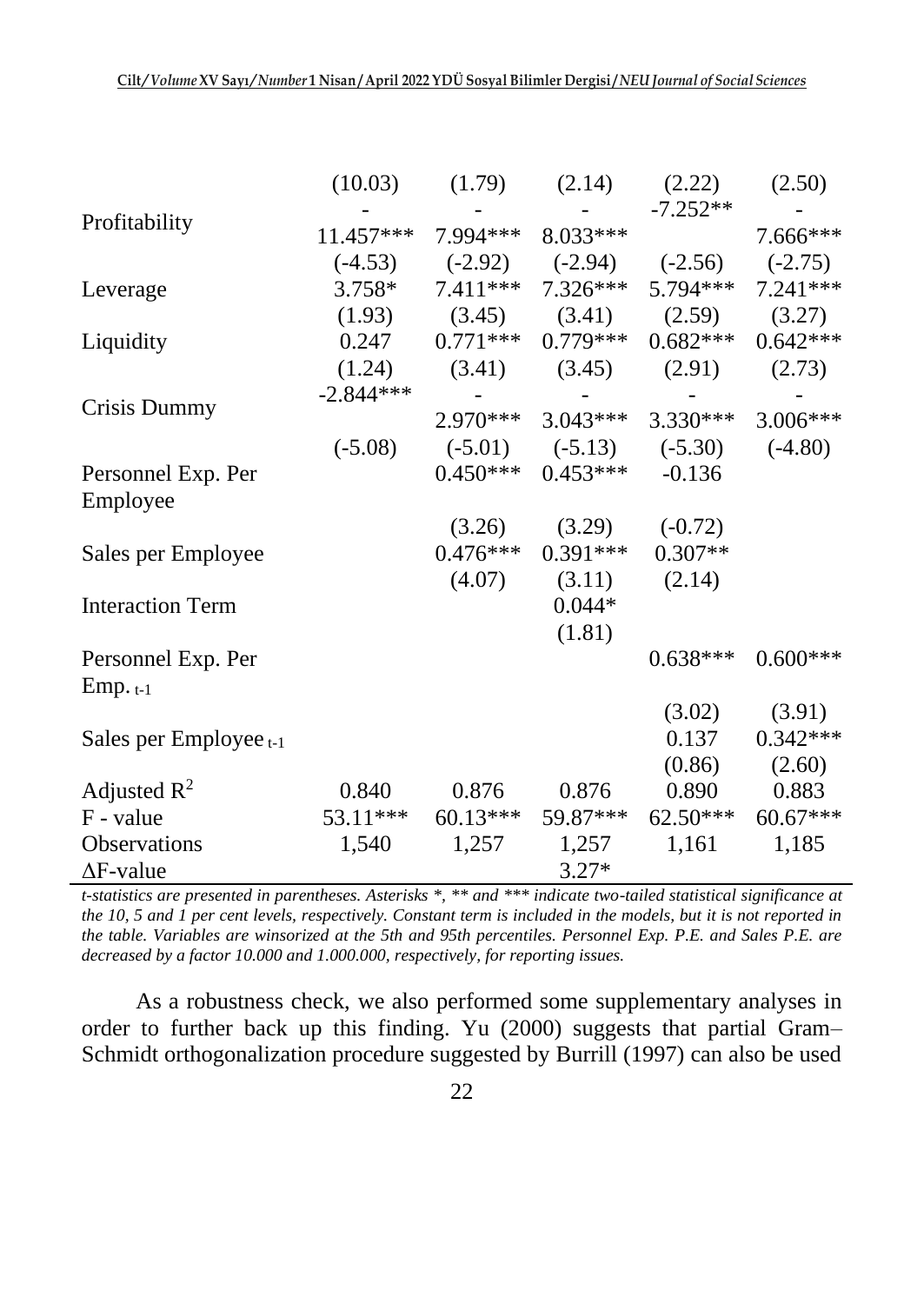for interaction term in order to eliminate multicollinearity. In this method, firstly, a simple interaction term is formed by multiplying two original uncentered variables, and then a regression model in which the simple interaction term is a dependent variable, and the original variables are independent is estimated. Finally, residual of this regression model is used as an orthogonalized interaction term, which has a mean zero and correlates zero with original variables (Burrill, 1997). According to the untabulated results, this partial Gram–Schmidt orthogonalization procedure produces similar results to our first finding.

To facilitate interpretation of the moderating effect of *sales per employee* on the relation between *personnel expenses per employee* and *stock price*, Figure 2 is plotted. To plot Figure 2, all variables in Model 3, excluding *sales per employee* and *personnel expenses per employee*, were constrained to sample means. However, *sales per employee* and *personnel expenses per employee* took three different values: average value (mean); average value minus one standard deviation (low); and average value plus one standard deviation (high). Figure 2 depicts that the positive effect of *personnel expenses per employee* on *stock price* is stronger when *sales per employee* is higher. Consequently, higher levels of *sales per employee* lead to a greater impact of *personnel expenses per employee* on *stock price*. Thus, Figure 2 re-supports Hypothesis 3.

## Figure 2. **Moderating Effects of Sales per Employee**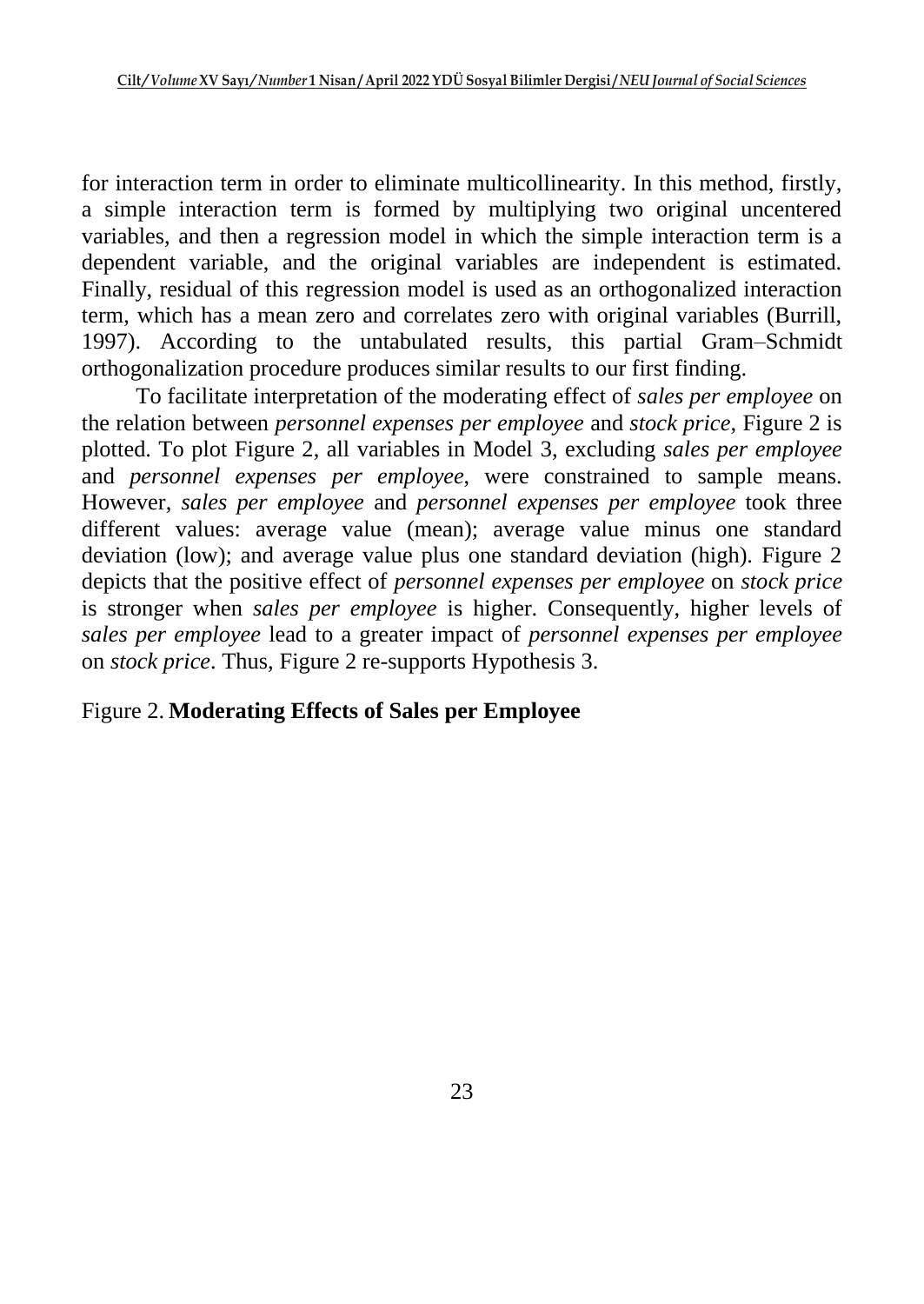

Finally, in order to test the temporal dynamics between HC sub-dimensions and firm's value, we predict two different lagged models. Due to possible multicollinearity between lagged and non-lagged variables, Model 4 may be biased.<sup>‡‡</sup> Therefore, in Model 5, only lagged variables are used while the current level of related variables are not. It is observed that one-year-lagged coefficients of *personnel expenses per employee* are positive and statistically significant in both models, while the coefficient of *sales per employee* is only statistically significant in Model 5. Hence, these results support Hypothesis 4, which proposes that a firm's personnel expenses per employee have a lagged effect on stock prices in Turkish industrial companies and Hypothesis 5, which proposes that a firm's sales per employee have a lagged effect on stock price in Turkish industrial companies.

<sup>‡‡</sup> The correlation coefficients between current and lagged variables are bigger than 0.94 and VIF values in Model 4 are bigger than 5.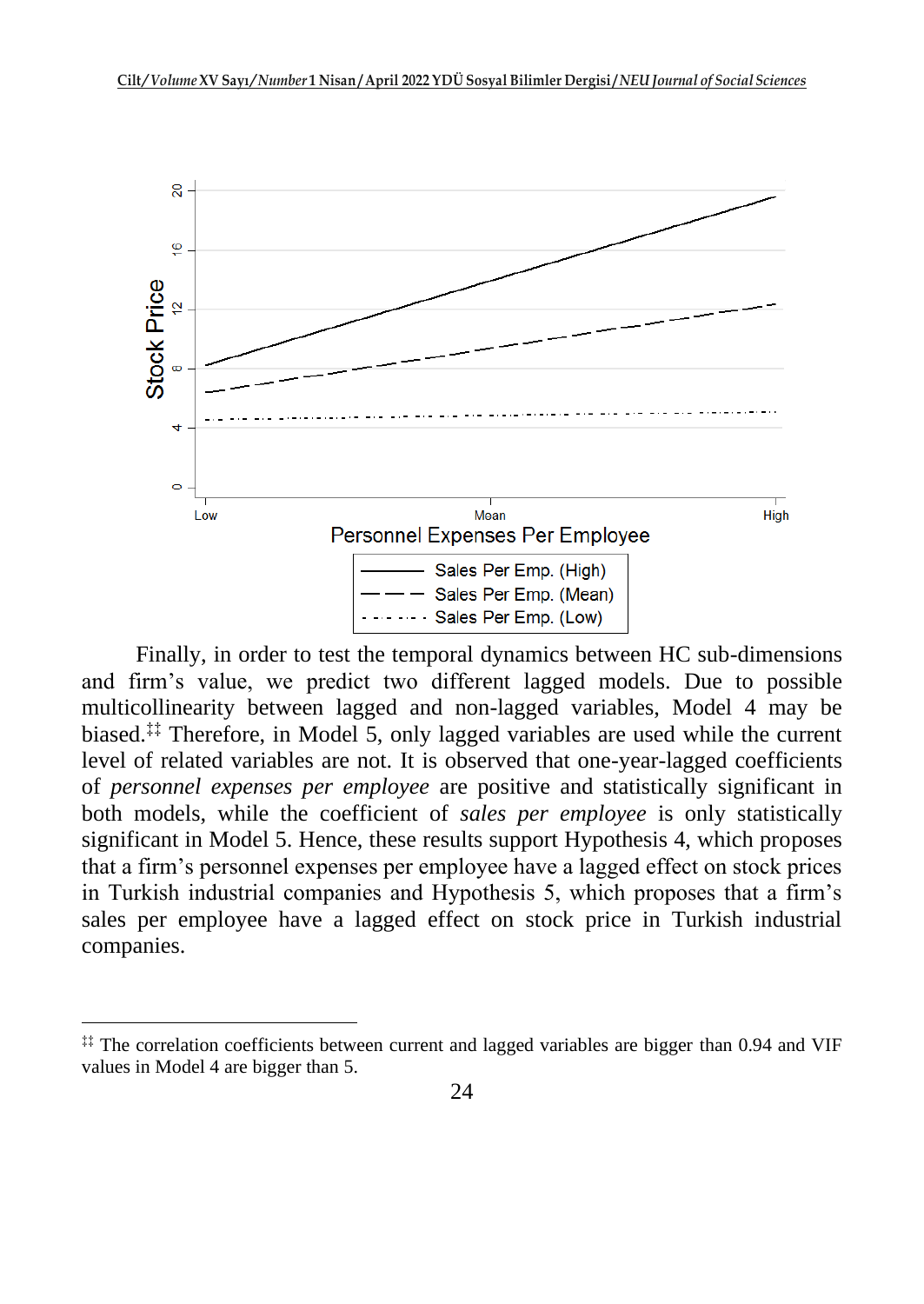On the other hand, to avoid biased statistical inference it is important to comply with the regression assumptions on residuals (Hoechle, 2007). According to the results of deviation tests of these assumptions (untabulated), heteroscedasticity, autocorrelation, and cross-sectional dependence problems were determined. Therefore, we use a robust estimator for the standard errors, called Driscoll Kraay standard errors. It produces robust and consistent results under heteroscedasticity, autocorrelation, and cross-sectional dependence problems. The results of this regression analysis are reported in Table 4. Our results are similar to those in Table 3 when we use Driscoll Kraay standard errors method.

Overall, our findings indicate that Turkish industrial companies that invest in more HC capacity through wages, salaries, or training and have higher HC productivity are more likely to have higher market value. According to us, this finding is not surprising because of several theoretical and practical reasons: (I) In knowledge-based environments, HC continues to be an important character of organizational competitiveness, economic performance, and innovation (Lim et al., 2010). Increased HC indicates that a firm can effectively utilize its workforce to achieve its corporate goals (Lajili and Zeghal, 2005). Thus, as more educated and skilled people demand higher salaries from firms (Kallunki et al., 2005). Higher HC capacity, such as more talented employees, will probably lead to better performance. (II) This finding is also highly consistent with the findings of previous research, i.e. Lajili and Zeghal (2005) in Canada, Gavious and Russ (2009) in the US. Further, Samudhram et al. (2014) found positive associations between personnel expenses and market values in Malaysian firms that have personnel costs and sales per employee above industry averages. Moreover, Wang and Chang (2005) found a positive impact of sales per employee on firm performance in Taiwan and Yu and Zhang (2008) found a positive impact of sales per employee on firm market value in China. In short, in accordance with the theoretical expectation, it can be considered that HC capacity and productivity are value-relevant because they affect the decisions of related information users.

| <b>Variables</b>  | Model 1                                                | Model 2 Model 3 Model 4 Model 5 |  |
|-------------------|--------------------------------------------------------|---------------------------------|--|
| <b>Book Value</b> | $0.297***$ $0.261***$ $0.271***$ $0.261***$ $0.285***$ |                                 |  |

**Table 4.** Panel Data Analysis Results with Driscoll-Kraay Standard Errors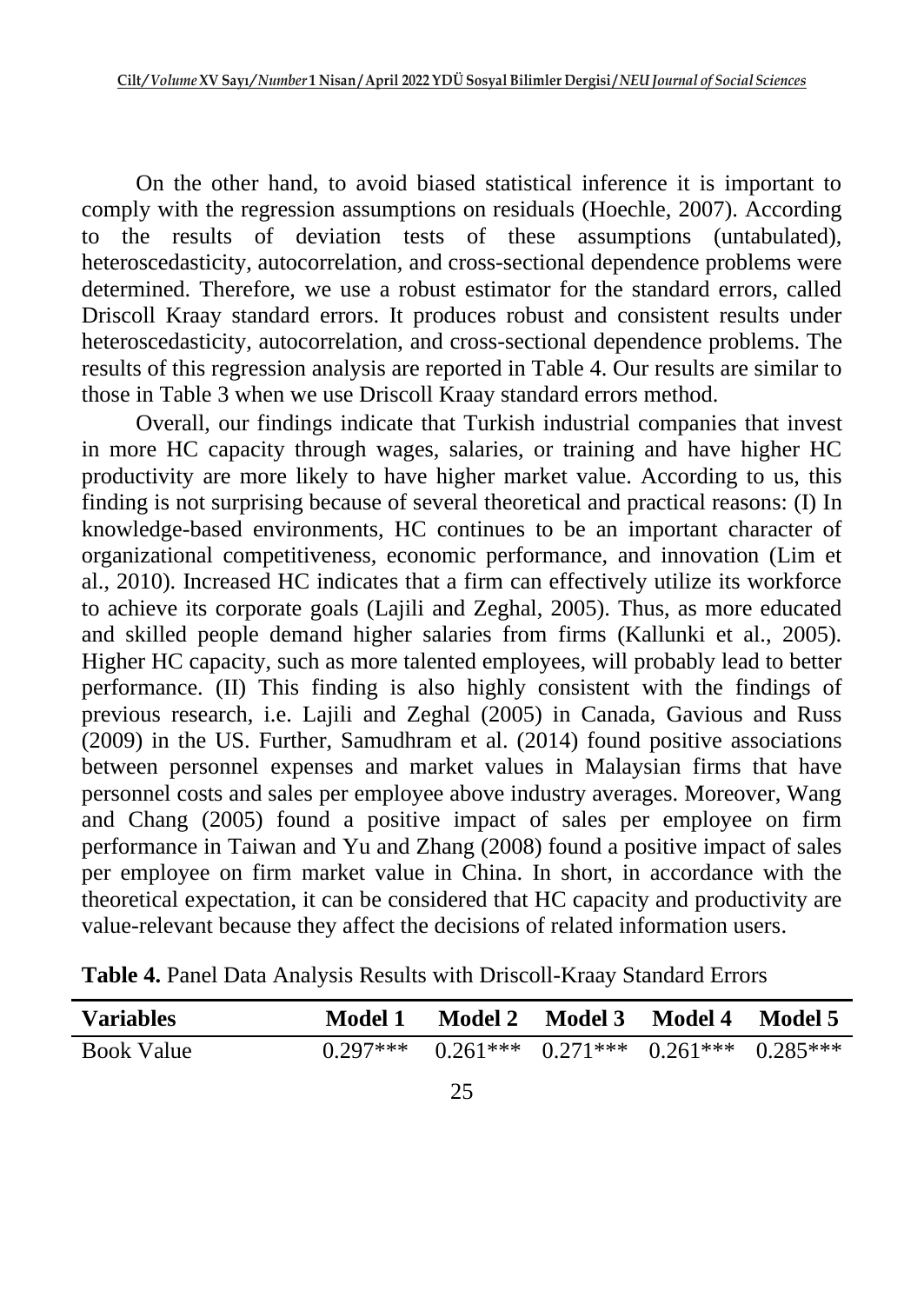|                         | (4.70)      | (4.32)     | (4.22)                      | (4.19)                        | (5.18)     |
|-------------------------|-------------|------------|-----------------------------|-------------------------------|------------|
| <b>Abnormal Earning</b> | $2.641***$  | $1.934***$ | $1.931***$                  | $1.900***$                    | $2.133***$ |
|                         | (6.07)      |            |                             | $(5.12)$ $(5.25)$ $(4.43)$    | (5.08)     |
| Firm Size               | $3.706***$  | 0.933      | $1.148*$                    | $1.203*$                      | $1.323*$   |
|                         | (7.32)      |            | $(1.56)$ $(1.89)$ $(1.82)$  |                               | (1.82)     |
|                         |             | $-7.994**$ | $-8.033**$                  | $-7.252*$                     | $-7.666**$ |
| Profitability           | $11.457***$ |            |                             |                               |            |
|                         | $(-2.90)$   | $(-2.39)$  | $(-2.46)$                   | $(-1.90)$                     | $(-2.01)$  |
| Leverage                | $3.758**$   | $7.411***$ | $7.326**$                   | $5.794**$                     | $7.241**$  |
|                         | (2.18)      |            | $(2.66)$ $(2.57)$           | (2.24)                        | (2.22)     |
| Liquidity               | $0.247*$    | $0.771**$  | $0.779**$                   | $0.682**$                     | $0.642**$  |
|                         | (1.78)      |            | $(2.51)$ $(2.51)$           | (2.09)                        | (2.04)     |
|                         | $-2.844***$ |            |                             |                               |            |
| Crisis Dummy            |             | $2.970***$ | $3.043***$                  | $3.330***$                    | $3.006***$ |
|                         | $(-4.93)$   |            |                             | $(-4.92)$ $(-4.91)$ $(-5.54)$ | $(-4.63)$  |
| Personnel Exp. Per      |             | $0.450***$ | $0.453***$                  | $-0.136$                      |            |
| Employee                |             |            |                             |                               |            |
|                         |             |            | $(2.67)$ $(2.71)$ $(-0.94)$ |                               |            |
| Sales per Employee      |             | $0.476***$ | $0.391***$                  | $0.307***$                    |            |
|                         |             | (4.73)     | (3.72)                      | (2.92)                        |            |
| <b>Interaction Term</b> |             |            | $0.044***$                  |                               |            |
|                         |             |            | (2.81)                      |                               |            |
| Personnel Exp. Per      |             |            |                             | $0.638***$                    | $0.600***$ |
| $Emp. t-1$              |             |            |                             |                               |            |
|                         |             |            |                             | (2.81)                        | (3.63)     |
| Sales per Employee t-1  |             |            |                             | 0.137                         | $0.342*$   |
|                         |             |            |                             | (0.63)                        | (1.84)     |
| R-squared               | 0.856       | 0.891      | 0.891                       | 0.904                         | 0.898      |
| F - value               | 3817***     | 186.6      | 182.6                       | 418.4                         | 362.7      |
| Observations            | 1,540       | 1,257      | 1,257                       | 1,161                         | 1,185      |
| $\Delta$ F-value        |             |            | 7.88***                     |                               |            |

*Driscoll Kraay t-statistics (in parentheses). Driscoll Kraay standard error method is used via xtscc userwritten command in Stata (Hoechle, 2007). Asterisks \*, \*\* and \*\*\* indicate two-tailed statistical significance at the 10, 5 and 1 per cent levels, respectively. Constant term is included in the models, but it is not reported*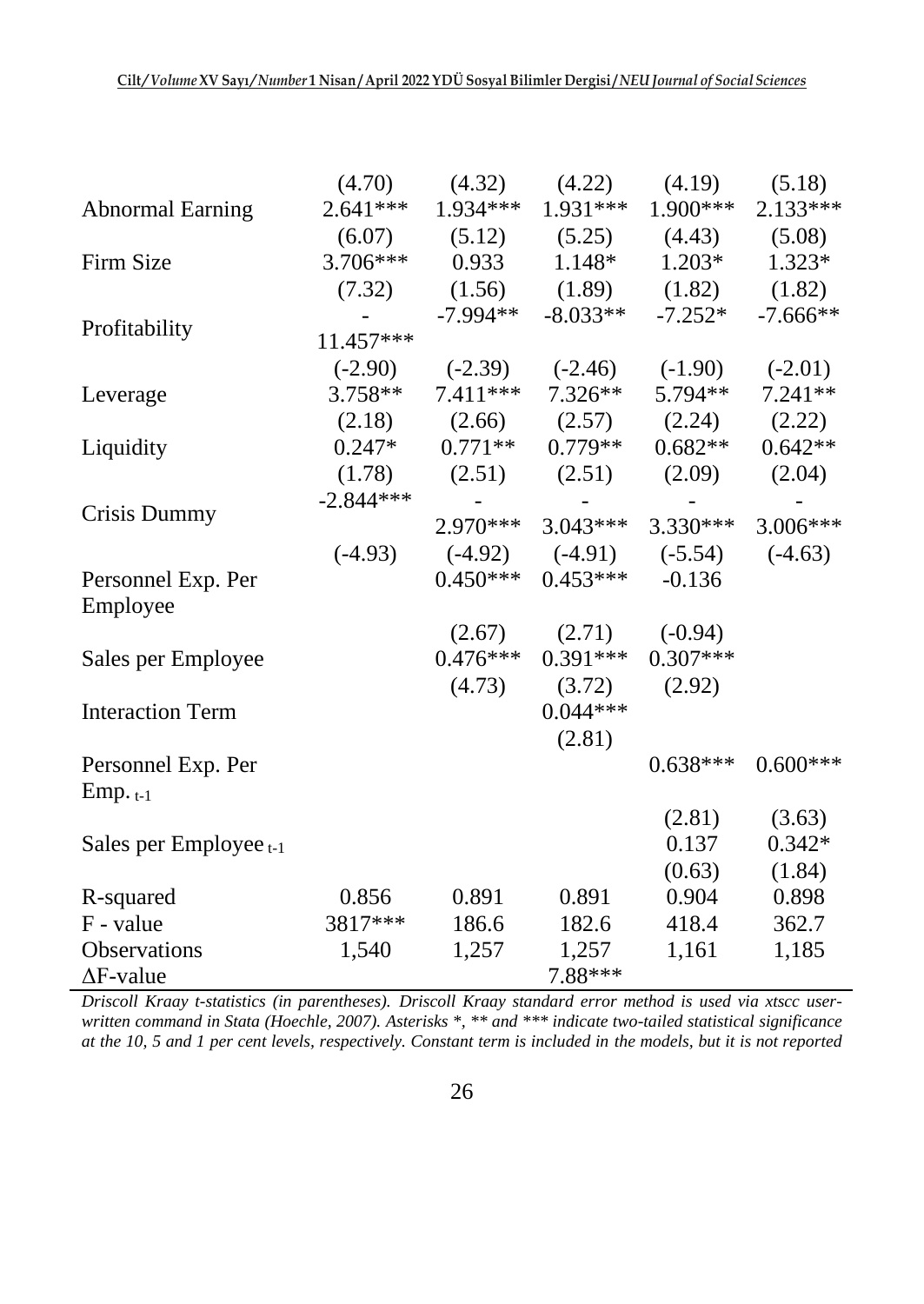*in the table. Variables are winsorized at the 5th and 95th percentiles. Personnel Exp. P.E. and Sales P.E. are decreased by a factor 10.000 and 1.000.000, respectively, for reporting issues.* 

Besides, Lajili and Zeghal (2006) argue that investors fail to take overall advantage of the opportunities, which arise from the disclosures of quantitative HC-based information. In this study, we attributed this failure to the possible interaction and lagged effects, and we reached some important findings. Firstly, we found that interaction between a firm's personnel expenses per employee and sales per employee has a positive effect on stock price of Turkish industrial companies. Therefore, we may conclude that HC sub-dimensions interact with each other and work together in their contribution to market value. This inference seems plausible on the grounds that companies with productive employees may increase their personnel expenses in order to reward and motivate productive ones. Likewise, it is also possible that rewarded employees work more efficiently. Consequently, when the increase in personnel expenditures to reward and motivate current employees and to attract potential ones, is supported by increased productivity, stock value may be further increased.

Lastly, we found that the firm's personnel expenses per employee and sales per employee exhibit lagged effects on stock prices. This finding is rational because one of the intellectual capital characteristics points to the effect of time delays (Tseng and Goo, 2005), and thus, the impact of investments made to increase HC capacity may take time and companies can benefit from the efforts to increase HC productivity in latter times. Therefore, we may conclude that HC capacity and productivity have contemporaneous and lagged effects on the firm value within the context of Turkish industrial companies.

#### **5. Conclusion**

Many capital market players are ready to put very high values on corporations that improve their HC (Lim et al., 2010). Therefore, considering HCrelated factors in firm valuation models will be a more accurate approach in determining the intrinsic value of today's companies. In this regard, it is necessary to identify and analyze HC internal structure in-depth. In this paper, we examined HC by dividing it into sub-dimensions, and investigated the direct, interaction and lagged connection between HC sub-dimensions and firm's value. Ohlson (1995)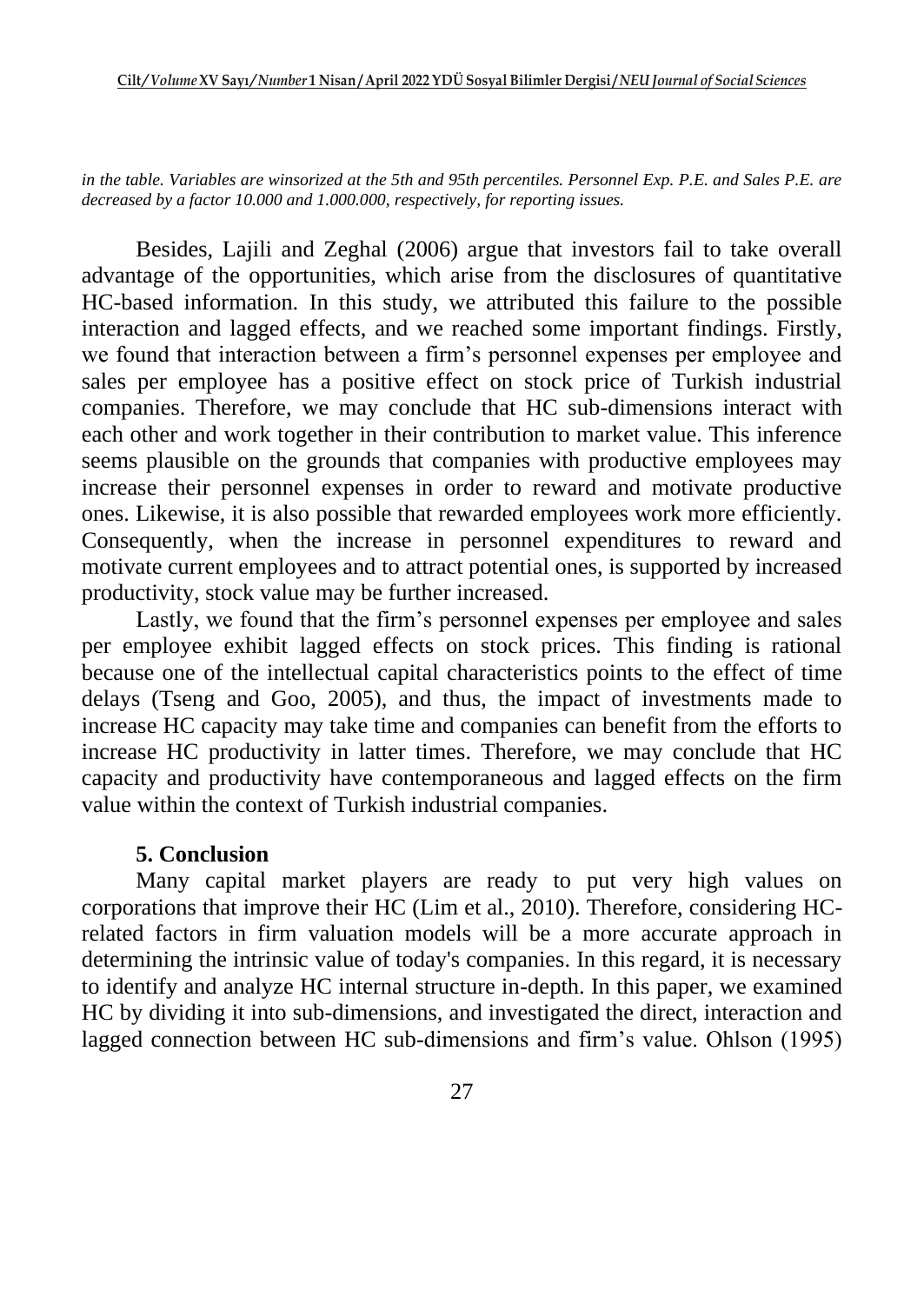and Feltham and Ohlson (1995) valuation model (OM) is used as a base model on a sample of Borsa Istanbul publicly traded industrial companies from 2005 to 2017. HC sub-dimensions' proxy variables were added to OM as 'other information' to examine whether these sub-dimensions have meaningful information on firm market value. We considered personnel expenses per employee as a proxy for HC capacity and sales per employee as a proxy for HC productivity.

We find that Turkish industrial companies that invest more in HC capacity through wages, salaries or training and have higher HC productivity are more likely to have higher market value. Further, we show that HC sub-dimensions interact with each other and work together in their contribution to market value and they exhibit lagged effects on firm value within the context of Turkish industrial companies. These findings coincide with the arguments of resourcebased theory. The theory regards human capital as a source of the sustained competitive advantage because it is valuable, rare, inimitable, and nonsubstitutable (Barney, 1991; Wright et al., 1994). Thus, a properly developed human resource system and investment in human capital can lead to sustainable competitive advantage and thus higher firm value (De Saá-Pérez and García-Falcón, 2002; Jamal and Saif, 2011). These findings are also in line with the previous research, which reports that human capital has positive effect on firm's value/performance (see for Turkey sample, Daloğlu, 2020; İşseveroğlu and Ercan, 2019; Tunçer and Atan, 2020; Yılmaz and Özer, 2019 and see for other countries sample Lajili et al., 2020; Kuzey et al., 2021; Rahman and Akhter, 2021; Samad, 2020; Shamsuzzoha and Tanaka, 2021; Sisodia et al., 2021; Tran and Vo, 2020).

Based on these findings, it is recommended that firm managers should manage human-related entities more effectively and efficiently to maximize firms' market values and shareholders' wealth in knowledge-based environments. Moreover, companies should not only settle for paying more salaries to their employees but also try to create environments that allow their employees to harmonize their competence, education, experience, and quality features with firm-specific characteristics to increase productivity. We also advise investors and managers to take the temporal and interrelated dynamics of HC sub-dimensions into account.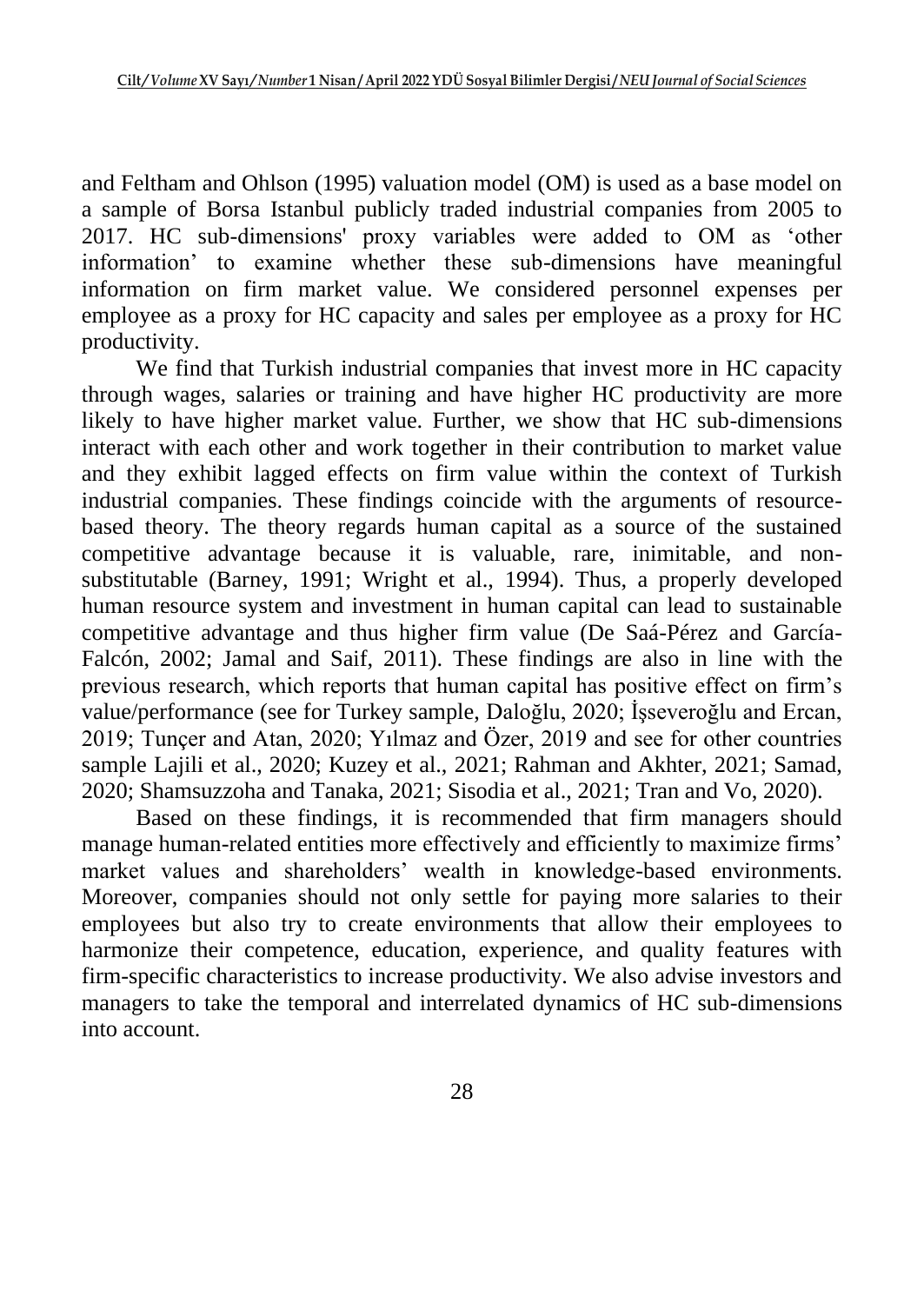As a final word, Samudhram et al. (2014) claim that companies gather various HC-related quantitative metrics for internal usage purposes and much of this information is remains undisclosed in external reports. There are also expectations in the capital markets that HC information should appear on the financial statements (Lim et al., 2010). The absence of disclosing detailed information about human capital is the biggest limitation of this study. For example, we have considered average personnel expenses as an indicator of HC capacity since there is not much data shared on education and training expenses, seniority levels and educational status of employees in Turkey. Therefore, firms should disclose more information on human capital, which has been shown to have an impact on market value. All the findings should be assessed by taking the limitations and scope of the study into consideration. For example, a common consensus has not been reached between scholars and practitioners about the conceptual definition, the division into sub-components, and the measurement of HC. This situation has prevented us from creating a general framework. On the other hand, due to selecting only the firms that are traded in the BIST-Industrial Index as a research sample, studying different sectors of different countries with the same method may lead to different results. Therefore, the findings should be evaluated in terms of the firms that are traded in the BIST-Industrial Index during the research period. It must be also noted that other intellectual capital components such as structural / internal / organizational capital and relational / external / customer capital are beyond the scope of this research.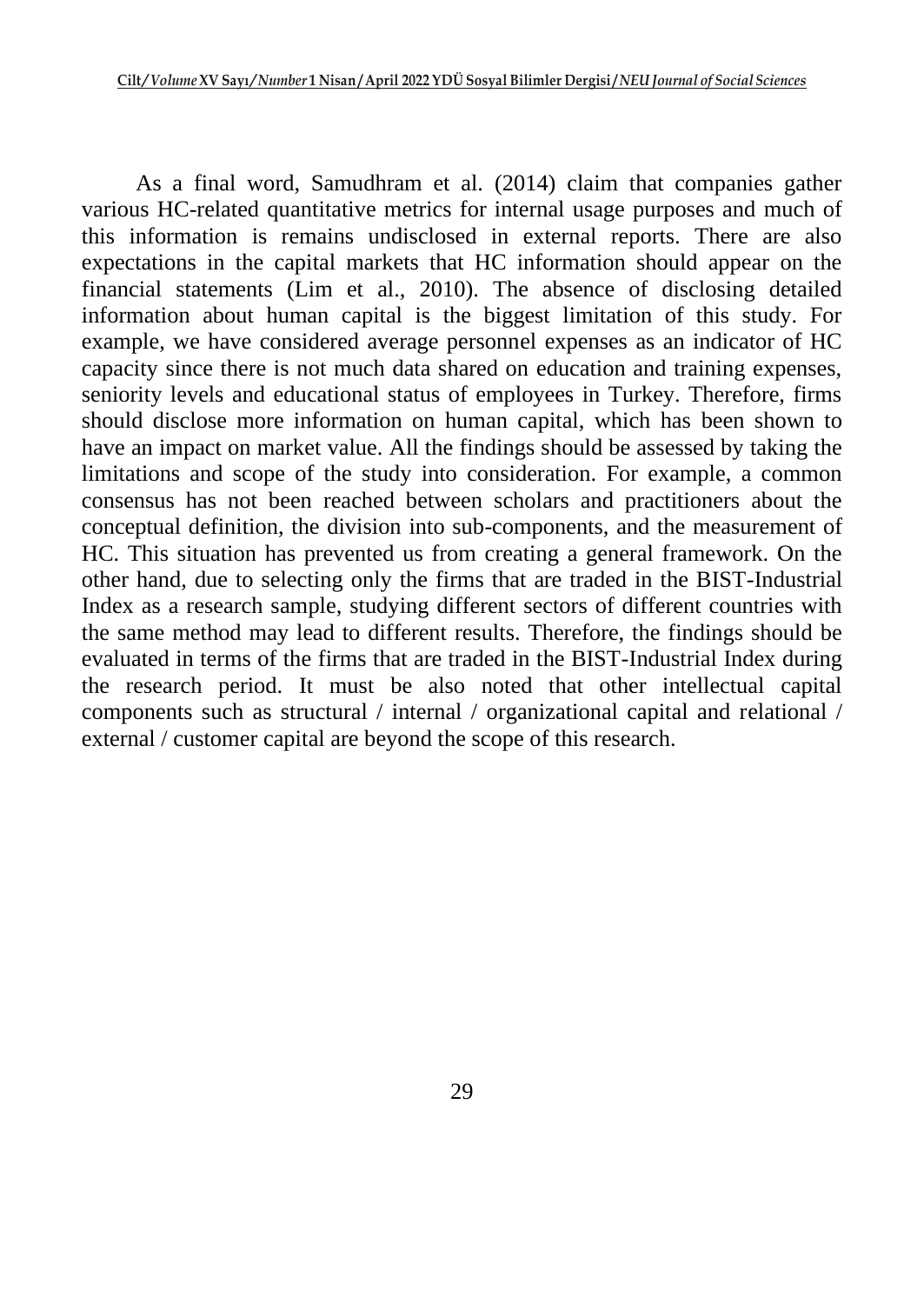# **REFERENCES**

Aiken, L. S. & West, S. G. (1991). *Multiple regression: Testing and interpreting interactions*. Newbury Park, CA, USA, Sage Publications.

Al-Hares, O. M., AbuGhazaleh, N. M., & Haddad, A. E. (2011). The effect of 'other information' on equity valuation: Kuwait evidence. *The Journal of Applied Business Research, 27*(6), 57-70.

Atiyas, İ., & Bakis, O. (2015). Structural change and industrial policy in Turkey. *Emerging Markets Finance and Trade, 51*(6), 1209-1229.

Barney, J. (1991). Firm resources and sustained competitive advantage. *Journal of Management, 17*(1), 99-120.

Barney, J. B., & Wright, P. M. (1998). On becoming a strategic partner: The role of human resources in gaining competitive advantage. *Human Resource Management, 37*(1), 31–46.

Barth, M. E., Beaver, W. H., Hand, J. R., & Landsman, W. R. (1999). Accruals, cash flows, and equity values. *Review of Accounting Studies, 4*(3-4), 205-229.

Beattie, V. & Thomson, S. J. (2007). Lifting the Lid on the Use of Content Analysis to Investigate Intellectual Capital Disclosures. *Accounting Forum, 31* (2), 129–163.

Bontis, N., & Fitz-Enz, J. (2002). Intellectual capital ROI: a causal map of human capital antecedents and consequents. *Journal of Intellectual capital, 3*(3), 223- 247.

Burrill, D. (1997). Modeling and interpreting interactions in multiple regression. Available at a state of  $\alpha$  at a state of  $\alpha$  at a state of  $\alpha$  at a state of  $\alpha$  at a state of  $\alpha$  at a state of  $\alpha$  at a state of  $\alpha$  at a state of  $\alpha$  at a state of  $\alpha$  at a state of  $\alpha$  at a state of  $\alpha$  at

[http://www.minitab.com/uploadedFiles/Content/News/Published\\_Articles/interact](http://www.minitab.com/uploadedFiles/Content/News/Published_Articles/interactions_in_multiple_regression.pdf) [ions\\_in\\_multiple\\_regression.pdf](http://www.minitab.com/uploadedFiles/Content/News/Published_Articles/interactions_in_multiple_regression.pdf) (accessed March 8, 2017).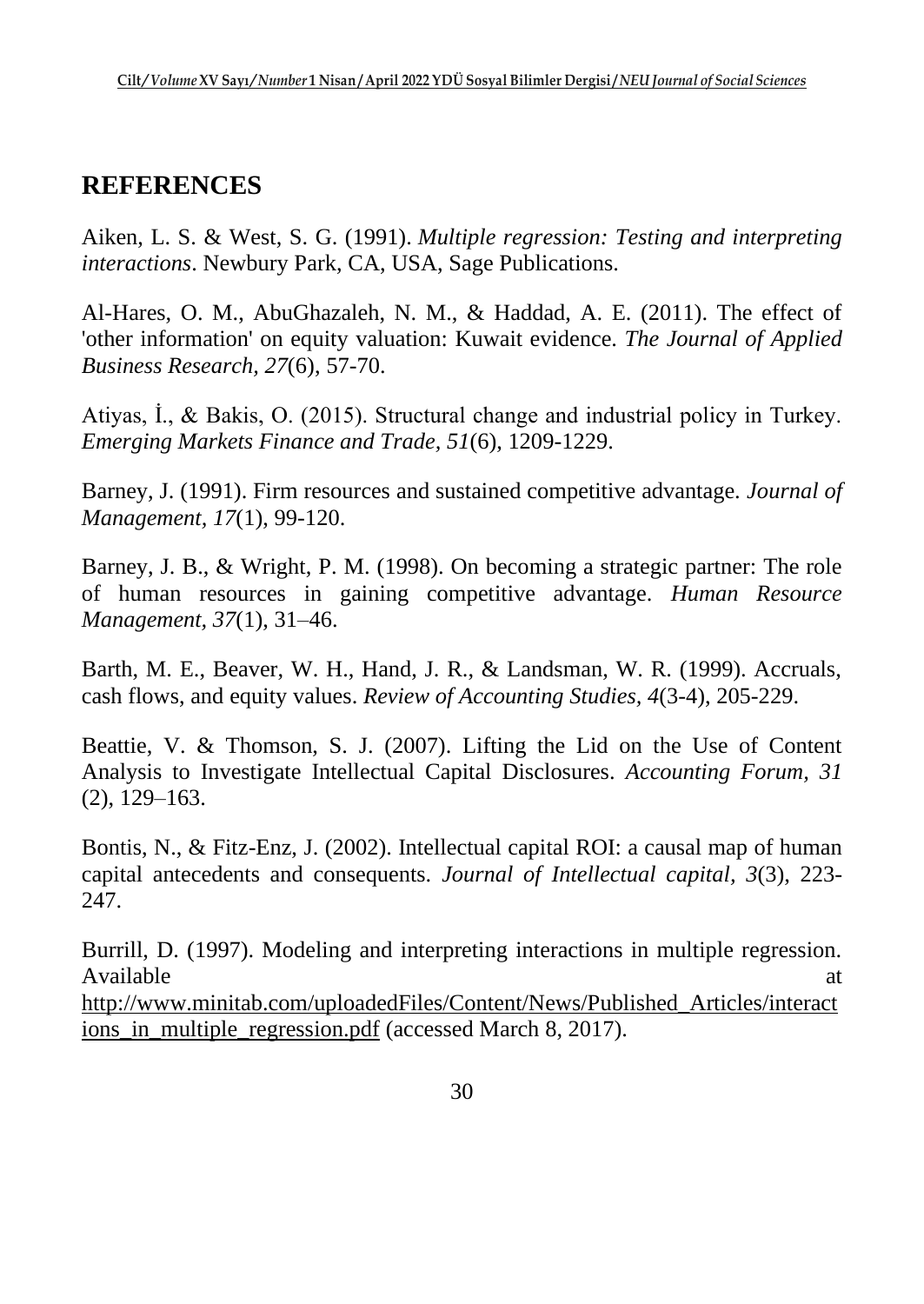Crook, T. R., Todd, S. Y., Combs, J. G., Woehr, D. J., & Ketchen Jr, D. J. (2011). Does human capital matter? A meta-analysis of the relationship between human capital and firm performance. *Journal of applied psychology*, *96*(3), 443-456.

Daloğlu, P. (2020). Entellektüel sermaye unsurlarının karlılık üzerine etkisi. *Muhasebe ve Finans İncelemeleri Dergisi*, *3*(1), 1-12.

De Saâ-Pérez, P. & García-Falcón, J. M. (2002). A resource-based view of human resource management and organizational capabilities development. *International journal of human resource management*, *13*(1), 123-140.

Dechow, P. M., Hutton, A. P. & Sloan, R. G. (1999). An empirical assessment of the residual income valuation model. *Journal of Accounting and Economics, 26* (1), 1-34.

Dumont, M. (2008). Wages and employment by level of education and occupation in Belgium. *Federal Planning Bureau*, Working Paper 22-08, Brussels, Belgium.

Edvinsson, L. & Malone, M. S. (1997). *Intellectual Capital: Realizing your Company's True Value by Finding its Hidden Brainpower*. Harper Business, New York, USA.

Eloff, A. M. & de Villiers, C. (2015). The value-relevance of goodwill reported under IFRS 3 versus IAS 22. *South African Journal of Accounting Research, 29* (2), 162-176.

Feltham, G. A. & Ohlson, J. A. (1995). Valuation and clean surplus accounting for operating and financial activities. *Contemporary Accounting Research, 11*(2), 689-731.

Gavious, I. & Russ, M. (2009). The valuation implications of human capital in transactions on and outside the exchange. *Advances in Accounting, 25*(2), 165- 173.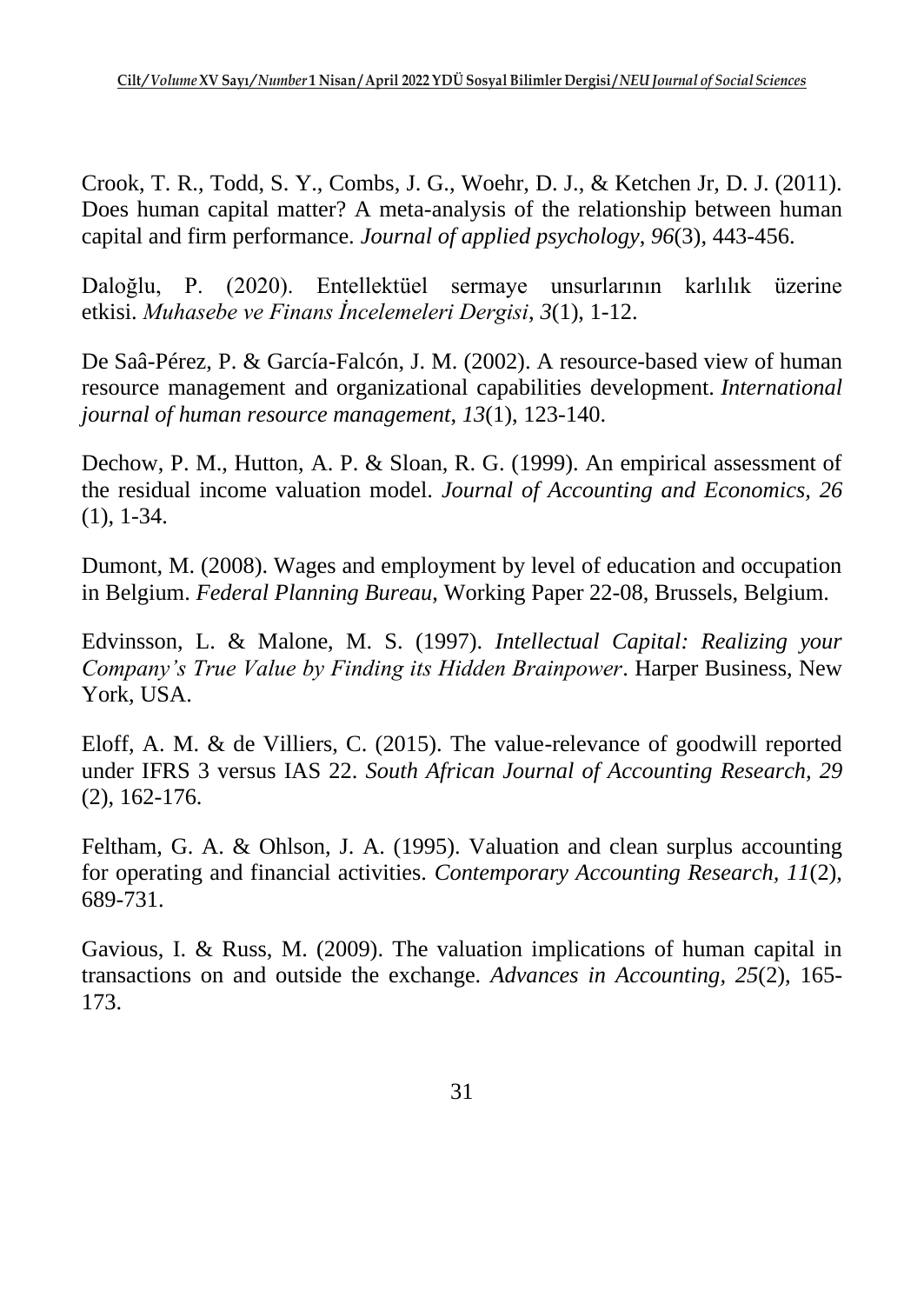Hitt, M. A., Biermant, L., Shimizu, K. & Kochhar, R. (2001). Direct and moderating effects of human capital on strategy and performance in professional service firms: A resource-based perspective. *Academy of Management journal, 44*(1), 13-28.

Hoechle, D. (2007). Robust standard errors for panel regressions with crosssectional dependence. *Stata Journal*, *7*(3), 281-312.

HR Metrics Service (2014). HR Metrics Interpretation Guide Version 7.1", Retrieved December 23, 2016, from [http://www.hrmetricsservice.org/wp](http://www.hrmetricsservice.org/wp-content/uploads/2013/07/HR-Metrics-Interpretation-Guide-v7.1.pdf)[content/uploads/2013/07/HR-Metrics-Interpretation-Guide-v7.1.pdf](http://www.hrmetricsservice.org/wp-content/uploads/2013/07/HR-Metrics-Interpretation-Guide-v7.1.pdf)

Huang, C. C., Luther, R. & Tayles, M. (2007). An evidence-based taxonomy of intellectual capital. *Journal of Intellectual Capital*, *8*(3), 386-408.

Hurwitz, J., Lines, S., Montgomery, B. & Schmidt, J. (2002). The linkage between management practices, intangibles performance and stock returns. *Journal of Intellectual Capital,* 3(1), 51-61.

İşseveroğlu, G., & Ercan, C. (2019). Entelektüel Sermaye Bileşenlerinin Teknoloji Şirketleri Üzerine Etkisi: BİST'de Ampirik Bir Uygulama. *Muhasebe ve Finansman Dergisi*, (83), 111-130.

Jamal, W., & Saif, M. I. (2011). Impact of human capital management on organizational performance. *European Journal of Economics, Finance and Administrative Sciences*, *5*(34), 13309-13315.

Joia, L. A. (2000). Measuring intangible corporate assets: linking business strategy with intellectual capital. *Journal of Intellectual Capital*, *1*(1), 68-84.

Kallunki, J. P., Karjalainen, P. & Martikainen, M. (2005). Investments in human capital in different institutional environments. *Advances in International Accounting*, 18, 121-140.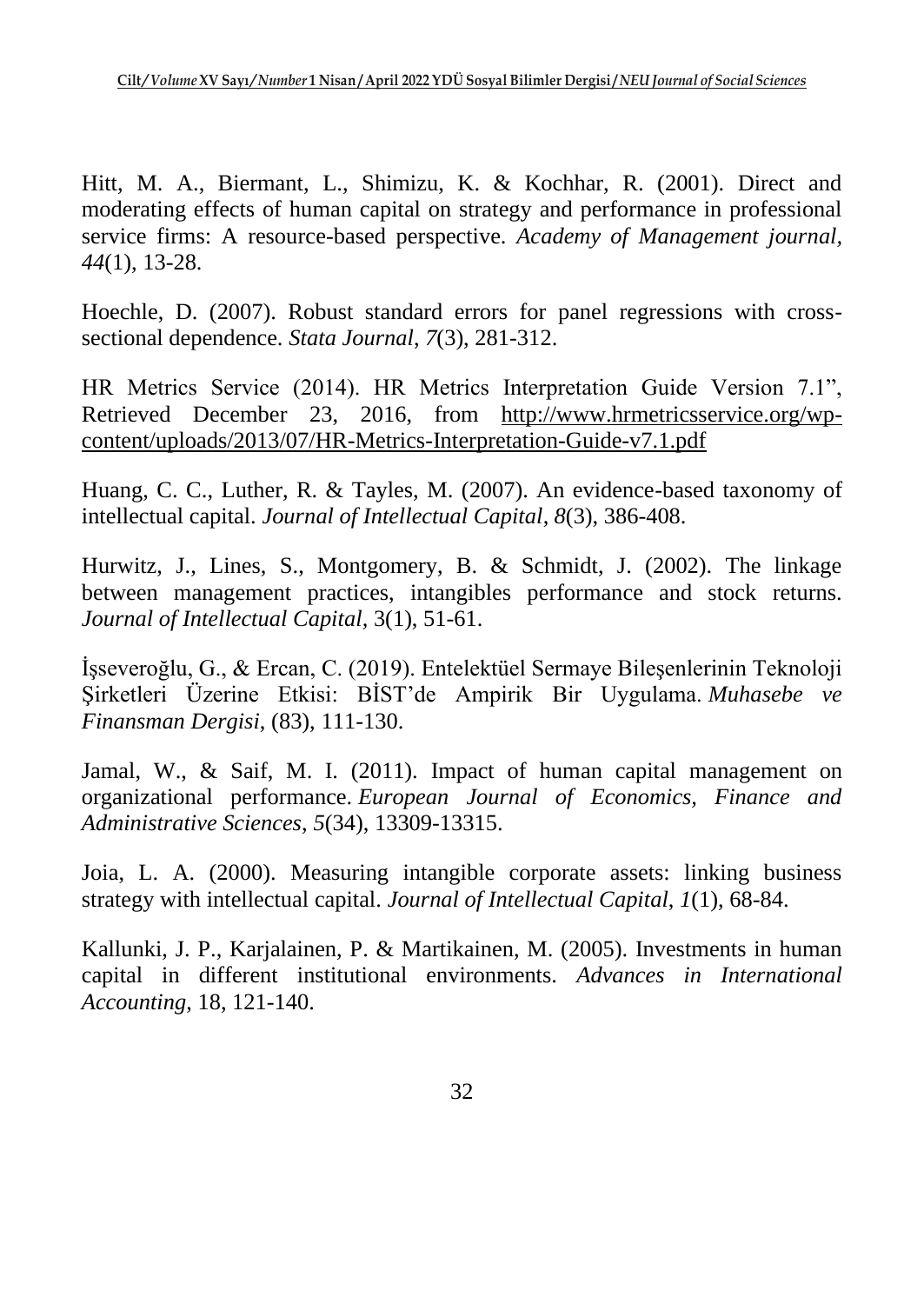Kucharčíková, A., Tokarčíková, E. & Blašková, M. (2015). Human Capital Management–Aspect of the Human Capital Efficiency in University Education. *Procedia-Social and Behavioral Sciences*, 177, 48-60.

Kuzey, C., Dinc, M. S., Akin, A., & Zaim, H. (2021). Does Innovation Capital Mediate the Link between Human Capital Investment and Financial Performance? An International Investigation. *Journal of East-West Business*, 1-28.

Lajili, K. & Zéghal, D. (2005), Labor cost voluntary disclosures and firm equity values: Is human capital information value-relevant?, *Journal of International Accounting, Auditing and Taxation*, *14*(2), pp.121-138.

Lajili, K. & Zéghal, D. (2006). Market performance impacts of human capital disclosures. *Journal of Accounting and Public Policy*, *25*(2), 171–194.

Lajili, K., Lin, L. Y. H., & Rostamkalaei, A. (2020). Corporate governance, human capital resources, and firm performance: Exploring the missing links. *Journal of General Management*, *45*(4), 192-205.

Lepak, D. P., & Snell, S. A. (1999). The human resource architecture: Toward a theory of human capital allocation and development. *Academy of management review*, *24*(1), 31-48.

Lim, L. L., Chan, C. C. & Dallimore, P. (2010). Perceptions of human capital measures: from corporate executives and investors. *Journal of Business and Psychology*, *25*(4), 673-688.

Liu, D. Y., Tseng, K. A. & Yen, S. W. (2009). The incremental impact of intellectual capital on value creation. *Journal of Intellectual Capital*, 10 (2), pp.260-276.

Ohlson, J. A. (1995). Earnings, book values, and dividends in equity valuation, *Contemporary Accounting Research*, 11, pp.661–687.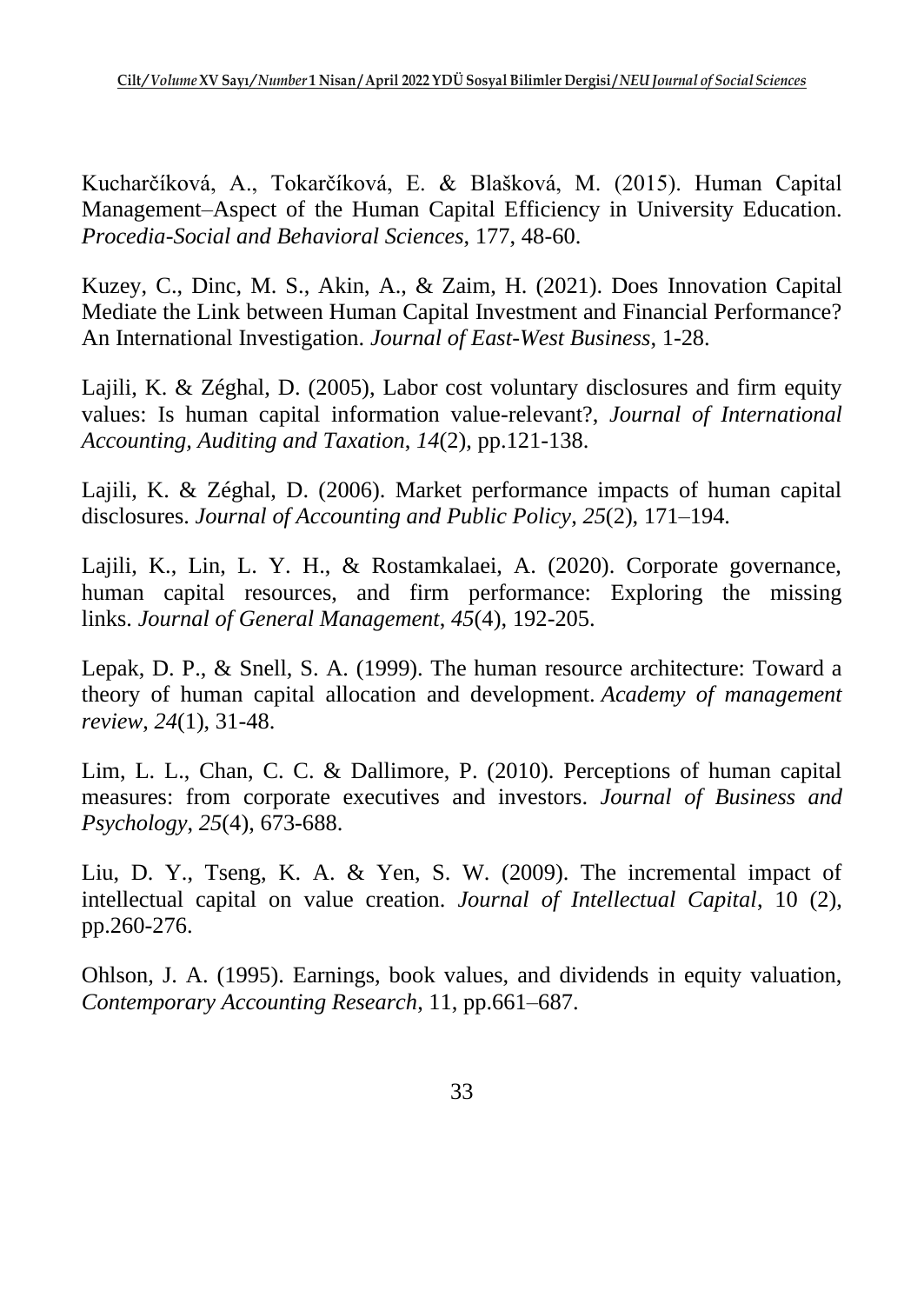Onkelinx, J., Manolova, T. S. & Edelman, L. F. (2016). The human factor: Investments in employee human capital, productivity, and SME internationalization. *Journal of International Management*, *22*(4), 351-364.

Ota, K. (2000). A New Improvement to the Ohlson (1995) Model: Empirical Evidence from Japan, Available at SSRN: http://ssrn.com/abstract=232672.

Parham, S. & Heling, G. W. (2015). The Relationship between Human Capital Efficiency and Financial Performance of Dutch Production Companies. *Research Journal of Finance and Accounting*, *6*(8), 188-201.

Penman, S. H. & Sougiannis, T. (1998). A comparison of dividend, cash flow, and earnings approaches to equity valuation. *Contemporary Accounting Research*, *15*(3), 343-383.

Rahman, M., & Akhter, B. (2021). The impact of investment in human capital on bank performance: evidence from Bangladesh. *Future Business Journal*, *7*(1), 1- 13.

Roos, G. & Roos, J. (1997). Measuring Your Company's Intellectual Performance. *Long Range Planning*, 30 (3), 413-426.

Samad, S. (2020). Achieving innovative firm performance through human capital and the effect of social capital. *Management & Marketing. Challenges for the Knowledge Society*, *15*(2), 326-344.

Samudhram, A., Stewart, E., Wickramanayake, J. & Sinnakkannu, J. (2014). Value relevance of human capital based disclosures: Moderating effects of labor productivity, investor sentiment, analyst coverage and audit quality. *Advances in Accounting*, *30*(2), 338-353.

Shamsuzzoha & Tanaka, M. (2021). The role of human capital on the performance of manufacturing firms in Bangladesh. *Managerial and Decision Economics*, *42*(1), 21-33.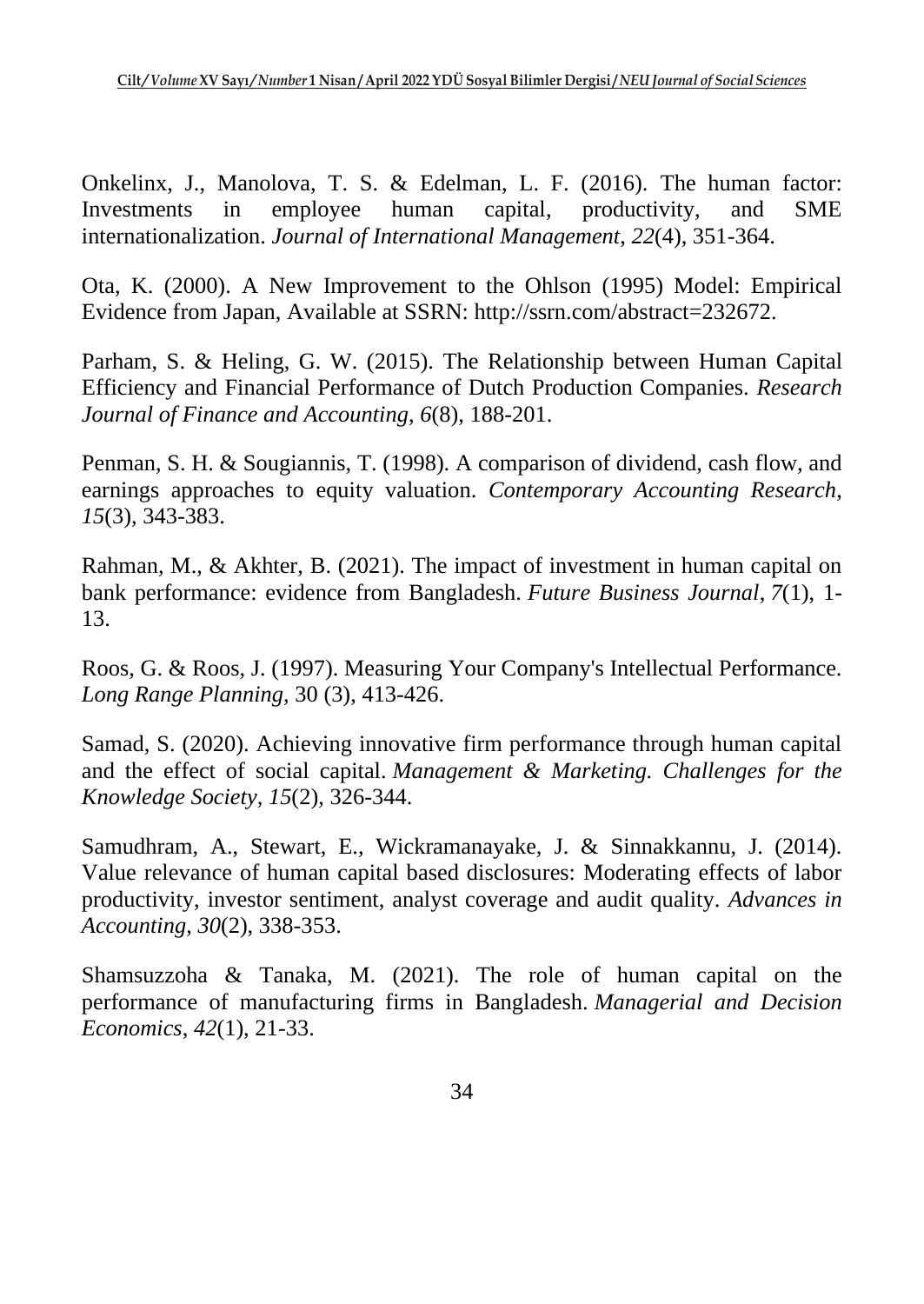Sisodia, G., Jadiyappa, N., & Joseph, A. (2021). The relationship between human capital and firm value: Evidence from Indian firms. *Cogent Economics & Finance*, *9*(1), 1954317.

SPRING Singapore. (2011). A guide to productivity measurement. Singapore, Available at a state of  $\alpha$  at a state of  $\alpha$  at a state of  $\alpha$  at a state of  $\alpha$  at a state of  $\alpha$  at a state of  $\alpha$  at a state of  $\alpha$  at a state of  $\alpha$  at a state of  $\alpha$  at a state of  $\alpha$  at a state of  $\alpha$  at https://www.spring.gov.sg/Resources/Documents/Guidebook\_Productivity\_Meas urement.pdf (accessed February 18, 2017).

Stanko, B. B., Zeller, T. L. & Melena, M. F. (2014). Human asset accounting and measurement: Moving Forward. *Journal of Business & Economics Research (Online)*, *12*(2), 93.

Starovic, D. & Marr, B. (2003). *Understanding Corporate Value: Managing and Reporting Intellectual Capital*. Chartered Institute of Management Accountants (CIMA), London.

Sweetland, S. R. (1996). Human capital theory: Foundations of a field of inquiry. *Review of Educational Research*, *66*(3), 341-359.

Tran, N. P., & Vo, D. H. (2020). Human capital efficiency and firm performance across sectors in an emerging market. *Cogent Business & Management*, *7*(1), 1738832.

Tseng, C.-Y. & Goo Y., J.-J. (2005). Intellectual capital and corporate value in an emerging economy: empirical study of Taiwanese manufacturers. *R&D Management*, *35*(2), 187-201.

Tunçer, A. & Atan, Ö. (2020). Entelektüel sermayenin işletme performansına etkisinde yenileşimci örgüt ikliminin aracı ve düzenleyici rolü üzerine bir araştırma. *Uşak Üniversitesi Sosyal Bilimler Dergisi, 13*(1), 156-180.

Turcotte, J. & Rennison, L. W., (2004). Productivity and Wages: Measuring the Effect of Human Capital and Technology use from Linked Employer-Employee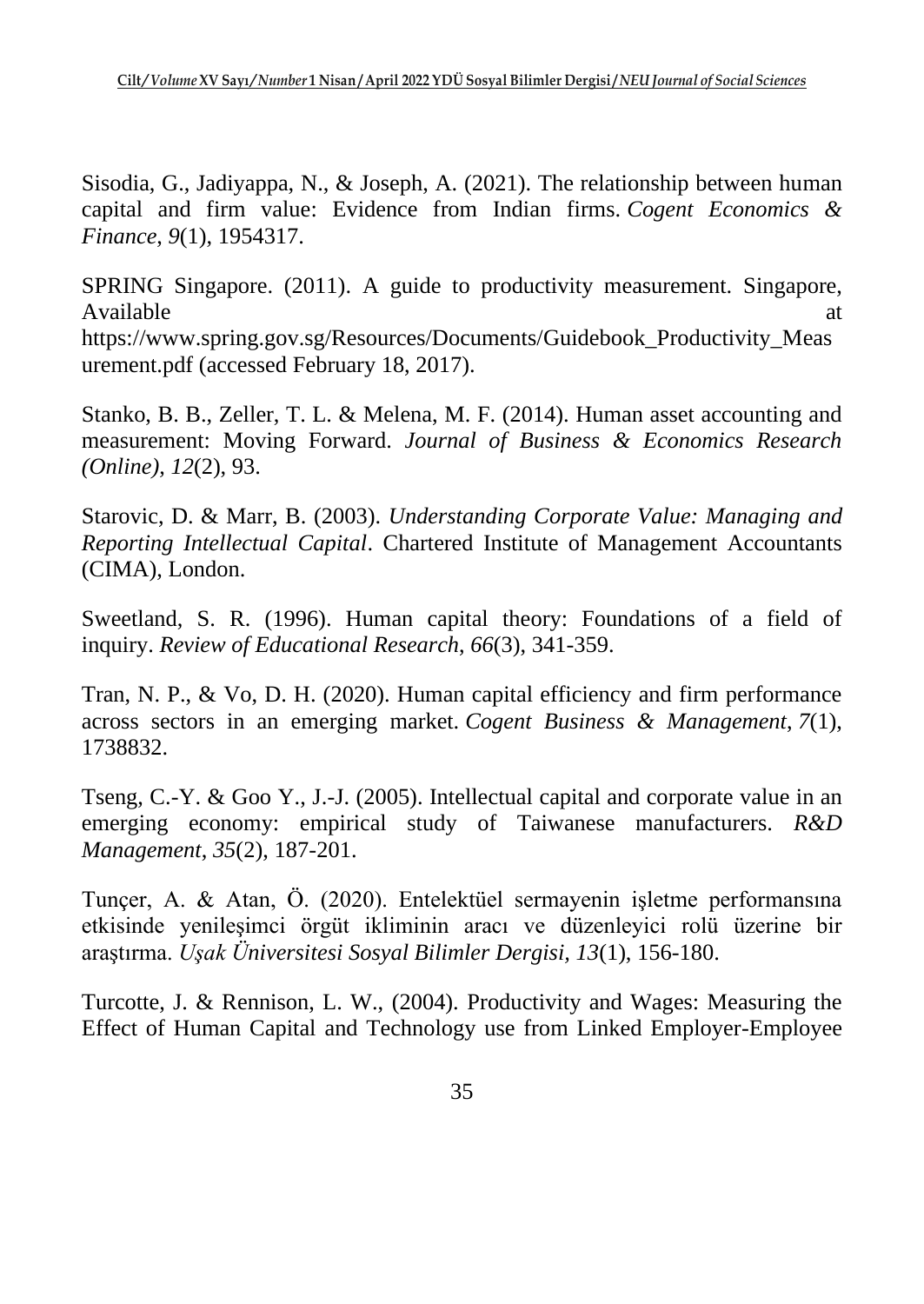Data. Working paper, No, 2004-01, Department of Finance, Economic and Fiscal Policy Branch, Canada.

Wakelin, K. (1998). Innovation and export behaviour at the firm level. *Research Policy*, *26*(7), 829-841.

Wang, W. Y. & Chang, C. (2005). Intellectual capital and performance in causal models: Evidence from the information technology industry in Taiwan. *Journal of Intellectual Capital*, *6*(2), 222-236.

Weber, M., & Reynolds, W. (2011). The analysis of human capabilities through human capital assessment for covert, clandestine and denied organizations. In: Duffy, V.G. ed. *Advances in Applied Digital Human Modeling*, USA: Taylor & Francis, 48-57.

Wolff, E. N. (2000). Human capital investment and economic growth: exploring the cross-country evidence. *Structural Change and Economic Dynamics*, *11*(4), 433-472.

Wright, P. M., McMahan, G. C., & McWilliams, A. (1994). Human resources and sustained competitive advantage: a resource-based perspective. *International Journal of Human Resource Management*, *5*(2), 301-326.

Yeh, C. C. & Kung, F. H. (2013). Aligning human capital measurement with corporate value creation: Evidence from the Taiwan electronics industry. *The International Journal of Business and Finance Research*, *7*(5), 35-46.

Yılmaz, O., & Özer, G. (2019). Yapısal sermaye ve insan sermayesinin işletmenin nicel ve nitel performansına etkileri. *Mustafa Kemal Üniversitesi Sosyal Bilimler Enstitüsü Dergisi*, *16*(44), 195-220.

Yu, C. H. (2000). An overview of remedial tools for collinearity in SAS", In Proceedings of 2000 Western Users of SAS Software Conference, 196-201, Arizona, USA.